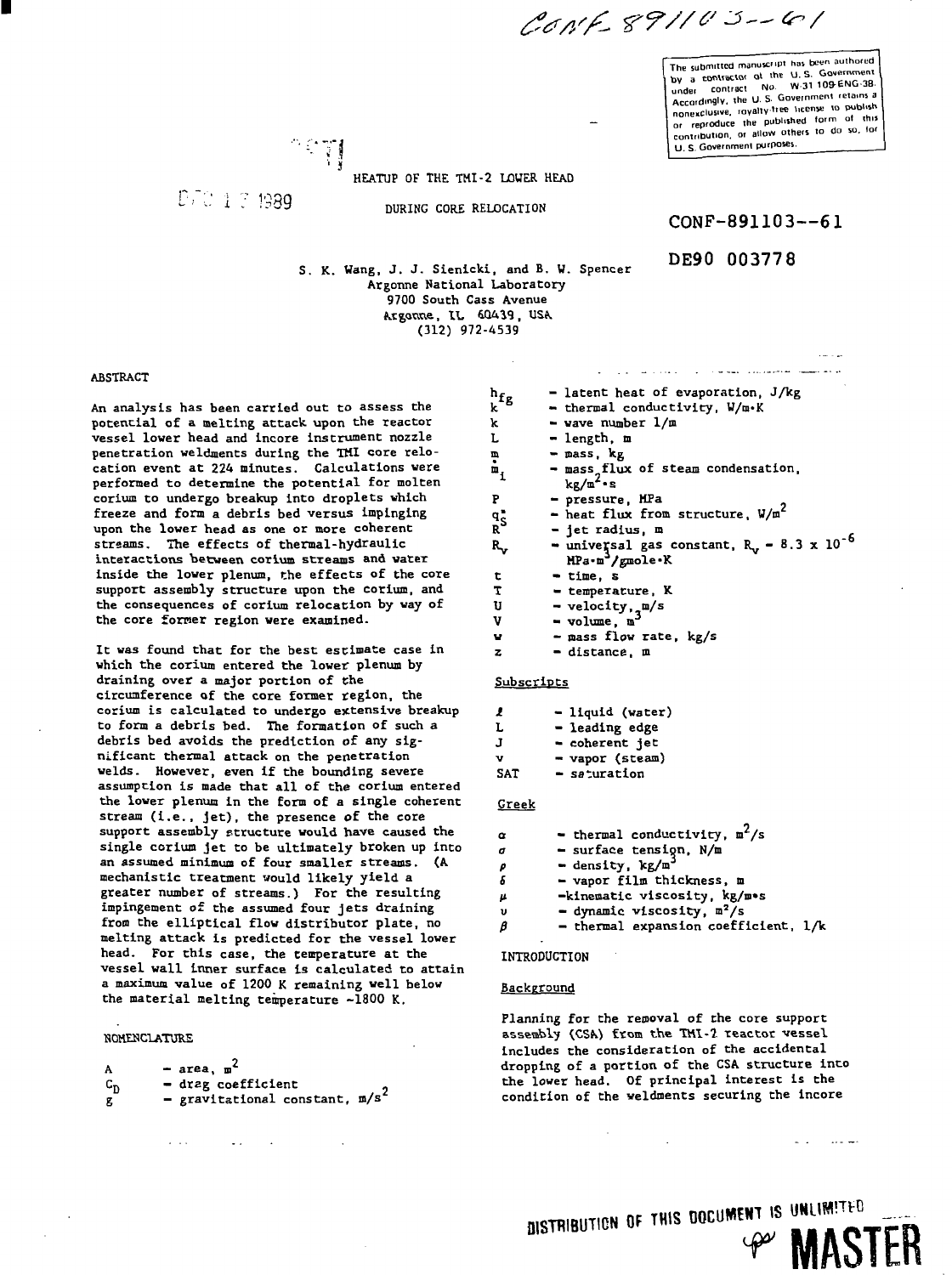instrument nozzles to the lower head vessel uall. If a weldment were to fail during a load drop event, the consequence could  $\frac{1}{2}$  a drainage of water from the reactor vessel. Concern for the integrity of the penetration welds arises from the presence of corium debris inside the lower head. Heat transfer from melten corium during the accident was a poten' .al means of heating up and melting the weld material such that the weldment no longer serves to adequately secure the incore instrument nozzle to the lower head. Thus, the circumstances under which the corium relocated into the lower head and the • physical state of the corium when it came into contact with the lower head wall or the individual weldmenr.s is of major significance.

According to current perception of the TM1 accident, corium largely relocated into the lower head at approximately 224 minutes into the accident.<sup>1</sup> To threaten the weldment integrity, it is necessary that a significant thickness of the weld be melted and ablated away, or heated to a temperature approaching the melting point. Previous studies of the interaction of corium with the lower head have identified two idealized mechanisms by which failure may occur. The first mechanism is the postulated direct impingement of a stream of molten coriun upon a weld as a localized and coherent jet.<sup>2</sup> High heat transfer rates may be calculated inside the impingement zone in which the jet splashes off of the lower head or is redirected to flow horizontally over the underlying substrate. The high impingement region heat fluxes can be predicted to erode the weld thickness over a timescale of a few tens of seconds, unless the mitigative effects of water or structure are taken into account. The second mechanism is the postulated accumulation of a large mass of molten corium atop the lower head and penetration welds.<sup>3</sup> If the removal of energy from such a layer due to quenching by overlying water is ignored, then significant heatup and melting of weldments and the lower head may be calculated. (In fact, the debris at TMI was coolable.) This is a relatively much slower process requiring tens of minutes or more.

There are at least three features of the relocation of corium into the lower head during the THI-2 accident which help to prevent weldment failure by any of the above-mentioned mechanisms. First, corium draining through the lower head as a jet or series of jets will undergo breakup due to its interaction with water. In particular, the corium is broken up into a dispersion of molten droplets which lose energy by heat transfer as they settle through the water. A corium stream will undergo complete breakup after passing through a suitable depth of water. The specific distance depends upon a number of conditions including the jet diameter, extent of breakup may not be complete. However, in this case, the breakup processes still tend to reduce the corium mass remaining in the form of a coherent jet.

Secondly, the core support assembly (CSA) beneath the THI core incorporates three massive plate members referred to as the flat distributor plate, the lower grid forging, and the elliptical distributor plate. The holes penetrating the lower grid forging and the elliptical plate are not coincident and do not provide a straight-shot pathway from the core to the vessel bottom. As a molten corium stream impacts upon a particular plate, it will tend to splash and spread over the •plate and drain through the nearby holes. These processes and the CSA configuration tend to break up a single stream into several streams and enhance the breakup of streams into droplets. Because of the presence of the CSA, which has been observed Co be essentially incact in defueling examinations,\* it is very unlikely that the corium would drain as a single coherent stream from the elevation of the bottom of the core to the lower head vessel wall.

Thirdly, the TMI defueling examinations have revealed that the corium relocated from the molten core region to the lower head predominantly by way of the core former region (CFR) located between the vertical baffle plates immediately surrounding the fuel assemblies and the core barrel. Corium was observed to have spread horizontally within the CFR with solidified debrts found over approximately threefourths of the CFR circumference.<sup>8</sup> The principal pathways for downward flow through the horizontal former plates ate the eighty relatively small diameter (3.33 cm) flow holes through each former plate. Consequently, corium drainage from the CFR was likely distributed over a large number of flow holes. In particular, the corium did not exit from the CFR in the form of a single coherent jet. The smaller diameter streams draining from the flow holes will break up more readily giving rise to droplet formation and freezing, and debris bed formation.

The present analysis is concerned with the conditions of the corium as it accumulated inside the lower head during the THI relocation event which occurred at about 224 minutes into the accident. Current state-of-the-art calculations of the interaction of corium with water in the lower head were carried out consistent with the THI system configuration and the data recorded during the accident. The heatup of the lower head wall was calculated.

#### Approach

It was found useful to perform calculations for three cases which correspond to the three modes of the TMI corium relocation discussed above.

i) A scoping calculation was carried out to ascertain the effects of water alone. This calculation bears no relation to reality because it does not account for the effects of the core support assembly structure or the spreading flow of corium inside the core former region. Instead,

and the same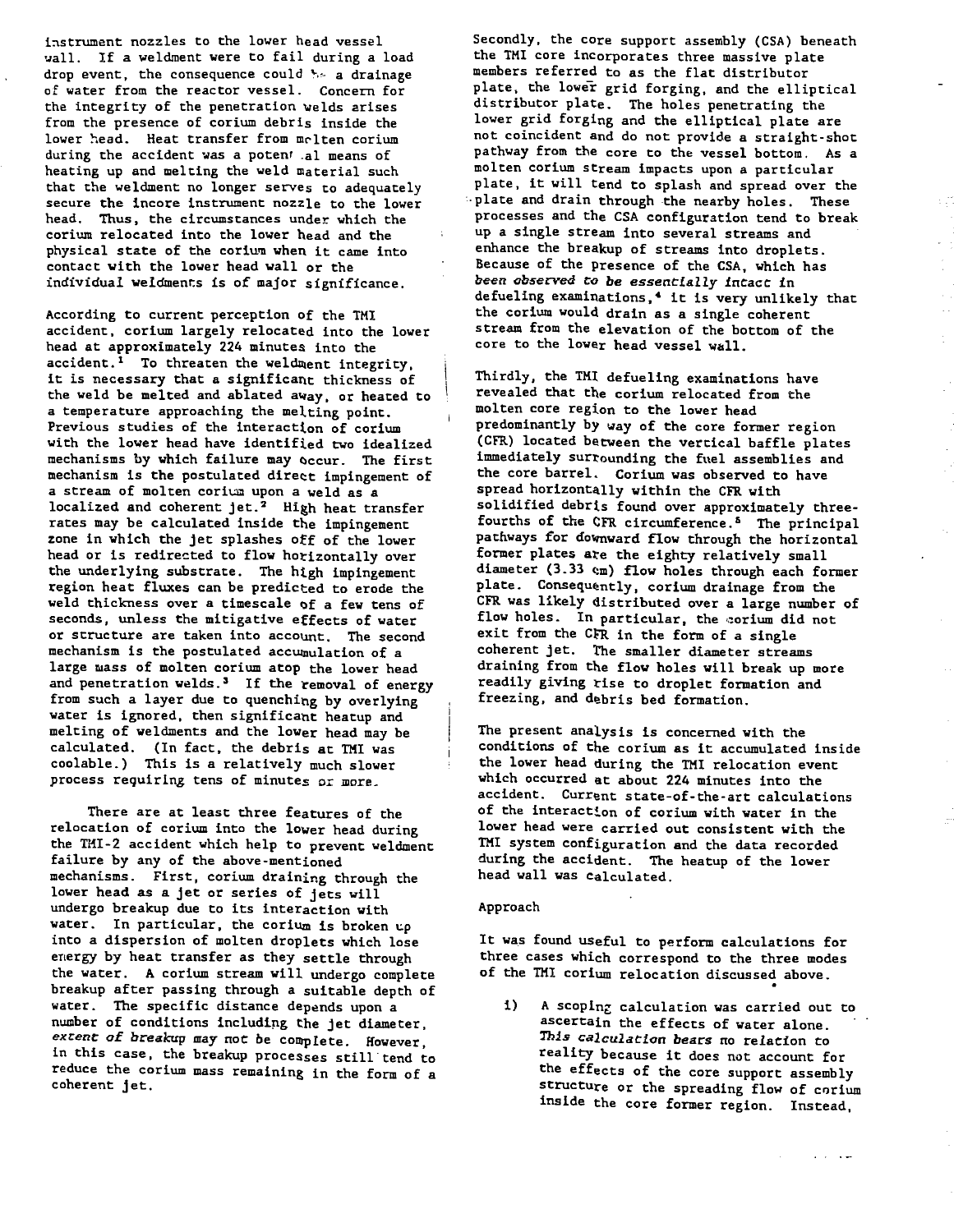all of the corium is assumed to drain downward as a single jet. Only the effects of the interaction of the corlum jet with surrounding water are modeled as a breakup mechanism. The purpose of this calculation is to enable quantification of the mitigative effect of the arduous drainage pathway.

- ii) A bounding severe case in which corium is assumed to drain from the CFR at a single nonvarying location in the form of a localized jet. However, the effects of the CSA in breaking up the corium into several streams as it successively drains through the various plates are modeled. The interactions of each corium stream with water are included.
- iii) A best estimate case in which the lateral spreading of corium within the CFR is accounted for. The corium is assumed to drain simultaneously through the flow holes in the bottom most horizontal core former plate to enter the underlying water in the lower head. Specifically, corium is assumed to drain over a maximum of three-fourths of the circumference of the CFR as observed in TMI defueling examinations. The effects of the CSA as modeled in Case ii were unnecessary owing to the extensive breakup and quench in this case. Jet breakup is due solely to the simultaneous interaction with water of all of the corium streams draining from the flow holes.

In carrying out the analysis, input to the calculations has been selected to be consistent with what is currently known about the TMI-2 accident. In some instances, it has been necessary to estimate conditions inside the reactor vessel. Of specific importance here is the temperature of water residing in the lower head at the time of the relocation event. The dependency of the subcooling upon uncertainties in thermal-hydraulic processes prior to the relocation event was scoped. In determining the subcooling, use was made of the recorded primary system pressure as well as the recommended flowrate and temperature of water delivered by the high-pressure injection capability of the makeup pumps.

A summary of the accident data, estimates of invessel conditions, and assumptions incorporated in the analysis is presented in Section II. The results of the corium jet breakup calculations for the three cases are discussed in Section III. Also included here is a comparison of the predicted pressurization of the primary system reflecting net steam formation from the calculated corium-water interactions during the relocation event versus the measured pressures. The calculations of the heatup and potential ablation of the lower head in the presence of an impinging corium jet are presented in

Section III. Overall conclusions and observations are discussed in Section IV. The thermophysical-properties for the corium and the vessel lower head are documented in Appendix A and Appendix B, respectively.

TMI-2 MOLTEN CORE RELOCATION PHENOMENA AND CONDITIONS

#### Summary of Relocation Event

According to current perception of the TMI-2 accident, at 224 minutes after the turbine tripped, approximately  $25 \times 10^3$  kg<sup>1</sup> molten fuel material (referred to as corium) relocated from a pool contained by a surrounding crust into the vessel core former region (CFR) and the lower plenum. The probable flow path for the molten corium was to impinge upon the vertical baffle plate structure surrounding the core. Following the breaching of the baffle plate, corium which flowed through a hole in the baffle plate to enter the CFR would accumulate upon the horizontal core former plate immediately below the breach. A recent inspection<sup>4</sup> inside the CSA revealed that as much as  $-4.2 \times 10^3$  kg of debris may be in the region between the core barrel and core former baffle plates. Presumably, the remaining -20 x 10<sup>3</sup> kg of molten corium drained through the core lower structure and collected on the vessel lower head.

It is believed that failure of the crust in the southeast quadrant of the core permitted molten corium to flow out of the pool and Impinge upon the vertical baffle plates surrounding the core. Observations from the defueling operations revealed that the R6, P5, and P4 baffle plates (see Figure 6 for core coordinates) are missing, presumed melted, In the region below former plate #5 to midway between former plates #6 and #7. As the depth of the molten corium layer increased, the corium then proceeded to spread laterally over the former plate under the influence of gravity. However, the extent of corium spreading would be restricted by drainage through the flow holes in the core former plate. In particular, each former plate contains eighty circular holes each having a diameter of 1 5/16 inch (3.33 cm). Evidence shows that approximately threefourths of the CFR circumference were covered by solidified debris. Ultimately, corium drained through the peripheral part of the lower ribbed grid plate to enter the lower head region interior to the CSA. Examination of the CSA structure has shown the presence of corium over a similar extent of the vessel circumference.

In order to assess the vessel heatup and possible ablation due to the impingement of the relocated core material, various postulated relocation paths are assumed and analyzed. The breakup and quench of corium jets draining through different relocation paths and the following thermal attack on the vessel lower head are discussed in Section III. An attempt was made to assess the relocation behavior by comparing the calculated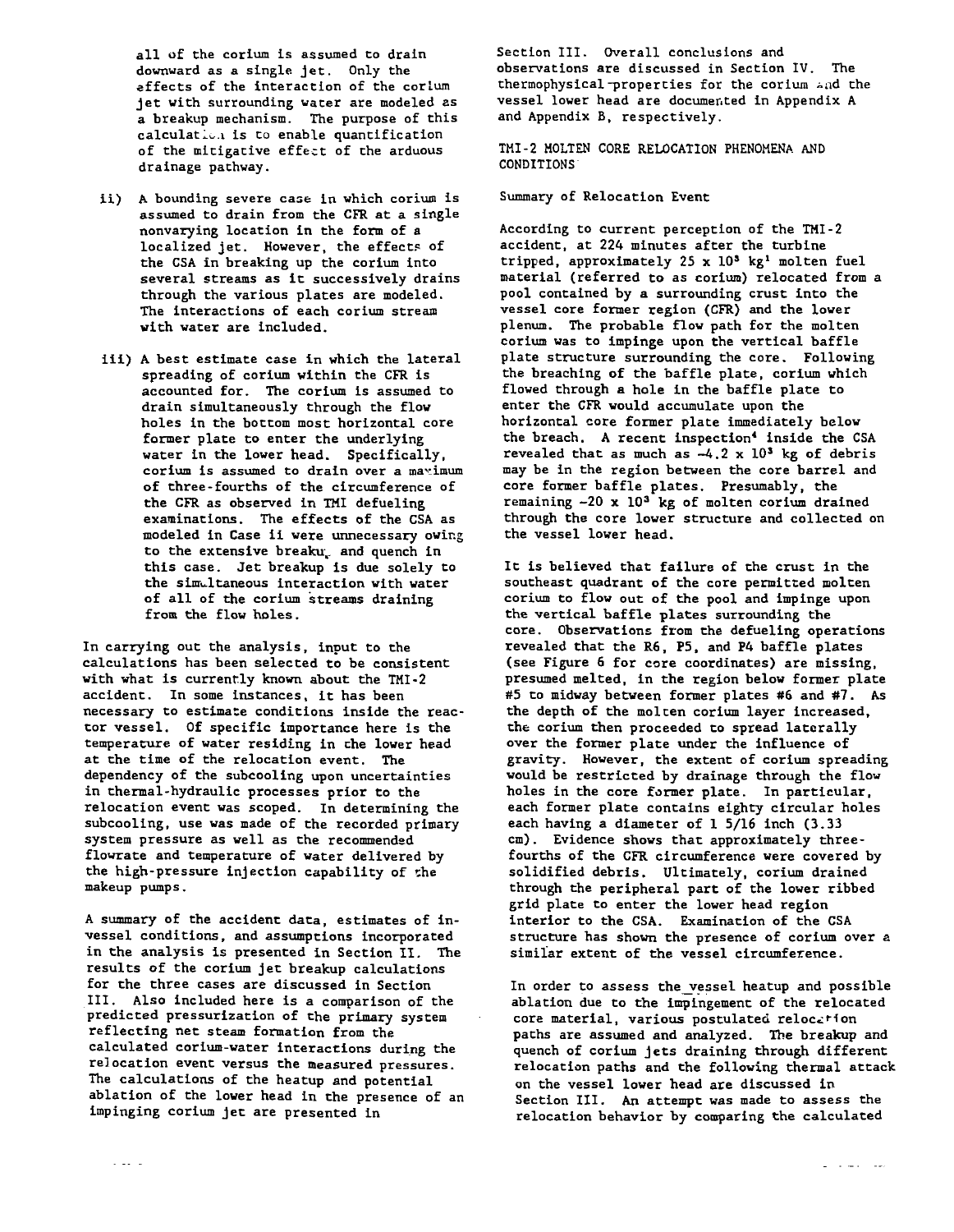pressurization rate during the relocation event with the TMI reported measurements.

Initial Conditions of Corium Jet/Water Interaction

## Initial Temperature of Corium Jet

Based on the overall energy balance between the heat production rate of a molten fuel pool and the heat loss rate of the pool to its hemispheric crust, the nominal corium superheat immediately prior to the relocation event was estimated to be -200 K.» Thus, an initial temperature of 3050 K was assumed for the corium jet relative to the corium liquidus temperature of 2850 K.

### Duration of Corium Relocation

As shown in Figure  $1,^{\dagger}$  the source range monitor (SRH) response, reactor coolant system (RCS) pressure response, and measured cold leg temperatures all indicated that a global change in the core and reactor vessel conditions occurred over a time span estimated to be 30 to 120 seconds. For an assumed jet diameter, the velocity of the impinging corium stream depends on the relocation time. Based on a hydrodynamic/thermal model of jet breakup as described in Appendix C, the jet velocity strongly characterizes the jet breakup behavior such as the steam generation during corium-water interaction and a concomitant increase in the primary system pressure. It is believed that the SRH response is a direct indicator of change in the core configuration since the SRH directly measures neutron leakage from the core region. According to Figure 1, a significant increase of the SRH count rate occurs ac 224.25 minutes and reaches its maximum at 225.75 minutes, and then indicates a normal decay profile. Therefore, the corium relocation time was estimated to be 90 seconds. This value was assumed in the current analysis.

## Initial Water Temperature and Water Inventory in Vessel Lower Head

During the time interval between when the turbine tripped and the B-loop pump started at 174 minutes of the THI-2 accident, about half of the primary system coolant was lost to the containment through the stuck open FORV on the pressurizer.<sup>8</sup> The core water level at 174 minutes was estimated to be 0.5 to 1.0 m above the bottom of the active core,<sup>9</sup> and the water temperature was very likely saturated (560 K) based on the hot leg and cold leg water temperature data.<sup>10</sup> At 200 minutes, the highpressure injection (HPI) system was actuated for approximately 17 minutes. The onset of HPI provided a strong condensation and cooling source within the cold legs and caused the primary system pressure to decrease rapidly as shown in Figure 2. As a result, the pressurizer drained water into the A-loop hot leg and into the

 $\sim$  . The contract of the contract of the contract of the contract of the contract of the contract of the contract of the contract of the contract of the contract of the contract of the contract of the contract of the co







Figure 2. Correlation of Events 3:30 to 5:30

core.\* Since the temperature of HPI water was much lower (-294 K), the core water would be subcooled which significantly influences the steaming rate and vessel pressurization during the corium relocation. In order to estimate the water temperature in the vessel lower head, the HPI water temperature transient was analyzed based on the recorded pressure data and the recommended HPI injection rates. Assuming that the steam/hydrogen mixture behaves as a perfect gas during the injection of HPI water, then the pressure transient can be related to the condensation rate and volume change rate as expressed below:

$$
\frac{\partial P}{\partial t} \approx \left(\frac{\partial m}{\partial t}\right) \frac{R}{\nu} T - \frac{P}{\nu} \frac{\partial \overline{v}}{\partial t}
$$
 (1)

The change of the volume of steam/hydrogen mixture in the primary system can be calculated based on the flow rate of HPI and the watar level in the pressurizer, i.e.,

# **DISCLAIMER**

**This report was prepared as an account of work sponsored by an agency of the I nited States Government. Neither the United States Government nor any agency thereof, noi any of their** employees, makes any warranty, express or implied, or assumes any legal liabilit  $\epsilon$  or responsi**bility for the accuracy, completeness, or usefulness of any information, apparatus, product, or process disclosed, or represents that its use would not infringe privately owned rights. Reference herein to any specific commercial product, process, or service by trade name, trademark, manufacturer, or otherwise does not necessarily constitute or imply its endorsement, recommendation, or favoring by the United States Government or any agency thereof. The views and opinions of authors expressed herein do not necessarily state or reflect those of the United States Government or any agency thereof.**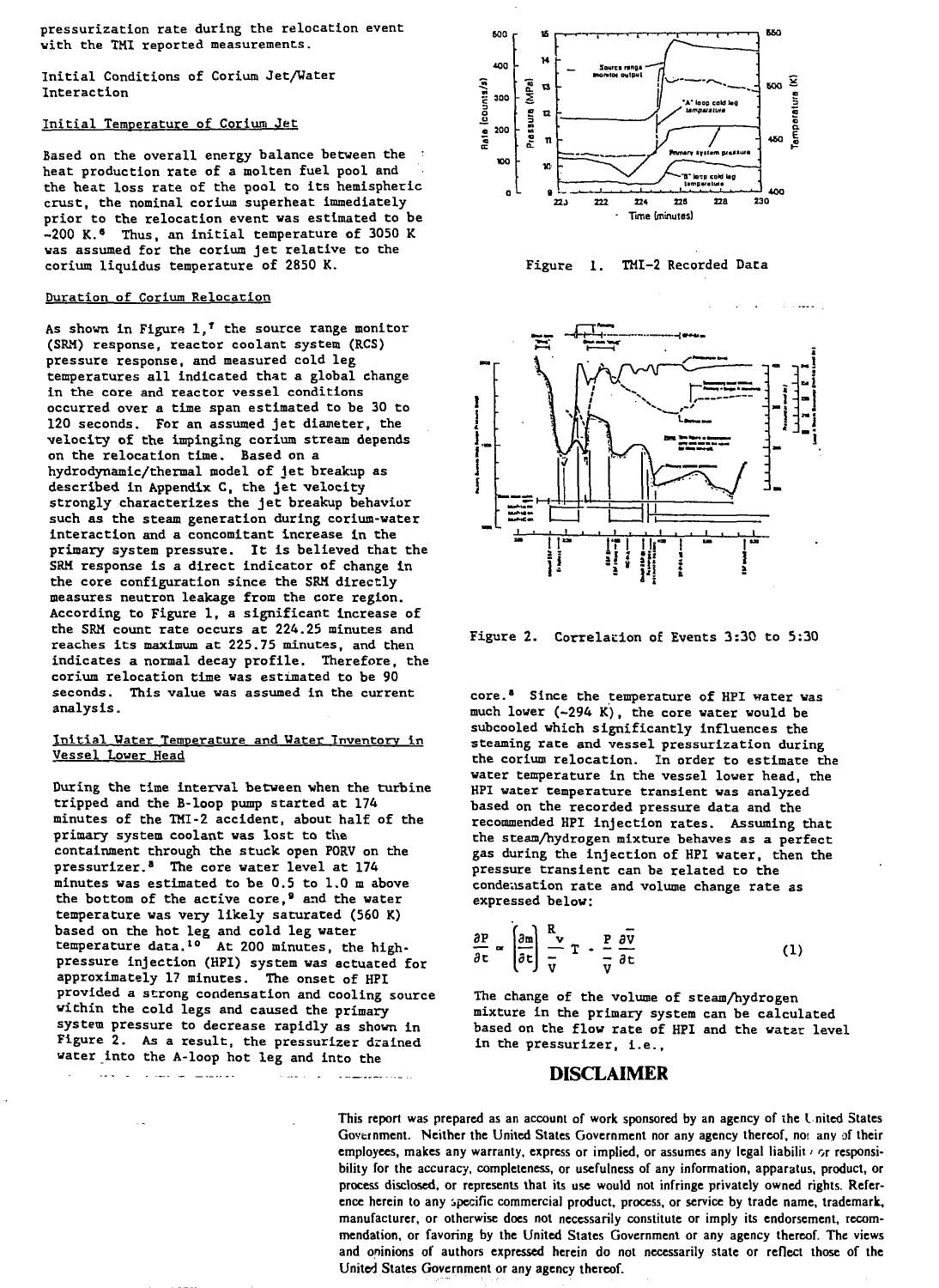The estimated HPI injection rate of 60.5 kg/sec as recommended in Reference 11 was assumed. The pressurizer water level is also shown in Figure 2.

During the first seven minutes of HPI injection, the strip chert record of the primary system pressure indicates that the pressure dropped about 400 psi, i.e., an average depressurization rate of about -7.56 kPa/sec. Therefore, the steam is condensed at a net rate of -7.8 kg/sec during this period according to Equation (1). However, the steam condensation due to the HPI injection and the steam generation due to flashing and core steaming all contribute to the net steam condensation rate, i.e.,

$$
\frac{\partial \mathbf{m}}{\partial \mathbf{t}} = \frac{\partial \mathbf{m}}{\partial \mathbf{t}} \Big|_{\text{condensation}}^{\text{HPI}} + \frac{\partial \mathbf{m}}{\partial \mathbf{t}} \Big|_{\text{flashing}}^{\text{hong}} \Big|_{\text{core streaming}} \tag{3}
$$

**Assuming thermodynamic equilibrium and saturation conditions, the average flashing rate due to the depressurization during this period is estimated to be 11.0 kg/sec. The steaming rate due to the** boiling off the surface of the degraded core **debris, which is believed to have a hemispherical shape with a crust boundary (see Ref. 1), is j estimated using the Zubir flat plate critical heat flux expression:<sup>12</sup>**

$$
\frac{\partial m}{\partial c}\Big|_{\text{core steaming}} \approx 0.14 \rho_v \left[\frac{\sigma g(\rho_{\ell} - \rho_v)}{2}\right]^{1/4} A
$$
  
\approx 15 kg/s (4)

where A is the area of the top of the hemispherical melt region with radius of -1.25m<sup>l</sup>. Therefore, an average condensation rate due to the HPI injection is estimated to be -33.85 kg/sec. The HPI water temperature immediately prior to entering the vessel lower head can be evaluated based on the calculated HPI condensation rate. Applying mass and energy balance on the control volume of the HPI water as shown in Fig. 3, it yields:

mass equation:

**HPI**

$$
w_{\text{out}} = w_{\text{in}} + \int_0^2 \dot{m}_1 \, \text{L dz} \tag{5}
$$

energy equation:

$$
\frac{\partial \mathbf{T}}{\partial z} - \frac{1}{\mathbf{w}_p^c} \left\{ \mathbf{m}_1 \mathbf{L} (\mathbf{h}_{fg} + c_p (\mathbf{T}_{SAT} - \mathbf{T}) + \mathbf{q}_s^T \mathbf{L} \right\} \tag{6}
$$



**where**

T - HPI water temperature, w - HPI water flow rate,

\. - width of steam/water interface,

— mass flux of steam condensation,  $\mathbf{m}$ 

سائب الداري

<sup>1</sup><sub>S</sub> - heat flux from structure, and

**I**<sub>S</sub> = neat liux from stream temperature.

**The heat flux between the HPI water and structure (I.e., pipe and vessel wall) can be evaluated by assuming transient heat conduction to a semiinfinite region. Thus,**

$$
q_s'' = \frac{k(T_{SAT} - T)}{(\pi \alpha t)^{1/2}}
$$
 (7)

where

 $t = z/U$ , and U - velocity of HPI water.

Note that the convection heat transfer was neglected since the Biot number is very small. The HPI flow rate is -15 kg/sec (per leg). The water stream is estimated to attain a depth of 8 cm, a width  $L -20$  cm, and a velocity  $U -1$  m/sec in the cold legs. When the HPI water stream enters the downcomer, the stream would impinge upon the core barrel and fall along it as an attached film flow. However, there are twenty clips (obstacles) attached to the core barrel to support the upper end of the thermal shield.<sup>13</sup> The HPI water draining down the barrel would be spread laterally by those clips. Based on the orientation of these clips, a width L -1 m is estimated for the film flow on the core barrel. Equations (5) and (6) were solved to yield the HPI temperature transient on the cold leg and along the downcomer. Figure 4 shows that the HPI water temperature increases by -150 K when it enters the vessel lower head and mixes with the vessel water. Also Fig. 4 shows that the HPI water temperacure is not sensitive to the heat conducted from the structure.**All of the second second**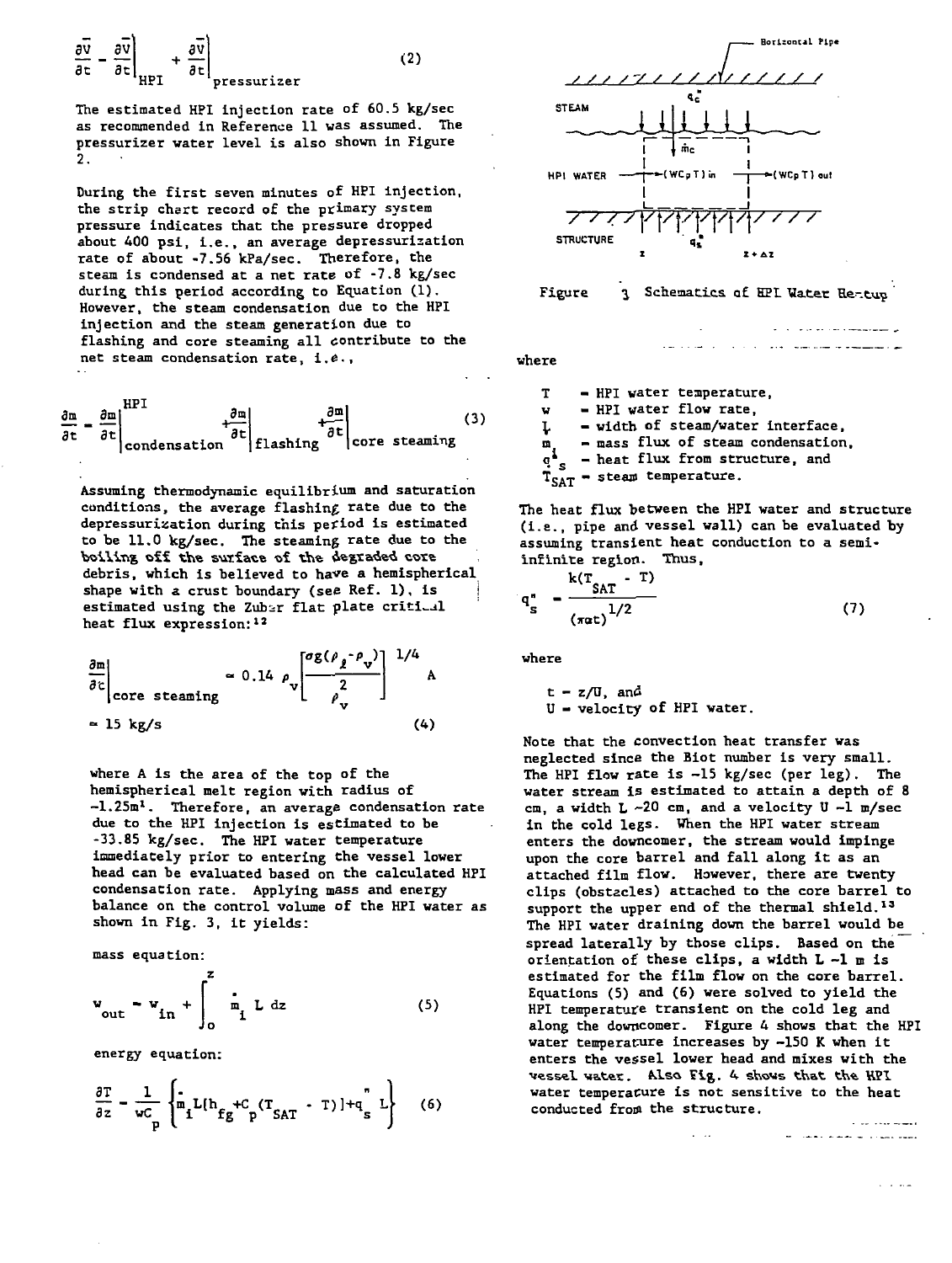

Figure 4. HPI Water Beatup

At 207 minutes when the pressurizer stopped draining, the primary system pressure began to rise. This is a direct result of the reduced HPI-induced steam condensation due to the water level rising above that of the primary piping nozzles and preventing steam from entering the cold legs from the vessel upper plenum.<sup>8</sup> As a result, the cold legs accumulated hydrogen to essentially offset the condensation of steam. The HPI water temperature under this condition, i.e., no HPI/steam condensation, is estimated to increase only slightly as shown in Figure 4. The true HPI water is believed to fall within these two bounding cases.

When the HPI water enters the vessel lower head, it may mix with the water in Che lower head. If water Is homogeneously mixed In the lower head, water subcooling Is calculated to be -90 K. A microscopic investigation of the condensations between water and steam/hydrogen mixture shows a water subcooling ranging from 160 K to 200 K was possible in the TMI lower head after the HPI water injection.<sup>13</sup>

## CORIUM JET BREAKUP AND TRANSIENT HEATUP OF VESSEL LOWER HEAD

In this section, the breakup of a corium jet (or jets) and temperature transient of the vessel wall will be analyzed and discussed based on the possible relocation paths and jet initial conditions as described In Section II. The vessel heatup is then calculated based on the physical conditions of the Impinging jet (i.e., jet temperature, jet velocity, jet diameter, e'cc). In order to assess the thermal transient of the vessel wall during the core material relocation, two existing models developed at Argonne National Laboratory have been employed for these analyses. The models which are based upon data obtained from previous experiments carried rut at ANL involve: i) the breakup and quench of jets of molten core materials flowing through subcooled (and saturated) water In a film boiling regime, and ii) the convective heat transfer for a jet of corium impinging on a steel surface.

#### Assumed Pathways of Corium Relocation

The breakup and\_quench of jets of molten core materials are analyzed based on the following assumed relocation paths:

### Case i

This is a scoptng case to assess the effects of water alone. A 6-Inch (0.1524-meter) diameter corium jet Is assumed to drain from the lower ribbed grid plate at the location below the lowest former plate as shown in Figure 5. The initial jet velocity Is estimated based on the duration of injection as described in Section II. The vessel lower head will suffer a highest thermal attack resulting from relocation of corium through this path due to the melt physical configuration plus neglecting the mitigative effects of the CSA. As described in Section II, the water level was located above the core at the time of the relocation event. Specifically, water will be present when corium first enters the CFR. Subsequently, water may be expelled from the former region In the vicinity of the baffle breach and regions of greater corium accumulation (e.g., on a lower grid rib) due to vigorous steam generation In these regions. As a result, a further breakup and quench of the molten corium in these regions is not likely to occur. Thus, the corium jet Is assumed to commence its interaction with water immediately beneath the lower ribbed grid plate as shown in Figure 5.



Figure 5. Schematics of Corium Relocation Ignoring Presence of Core Support Assembly (Case i)

#### Case ii

Case ii is similar to Case i except the effects of the core lower structure on the corium jet breakup are considered. As shown In Figure 6,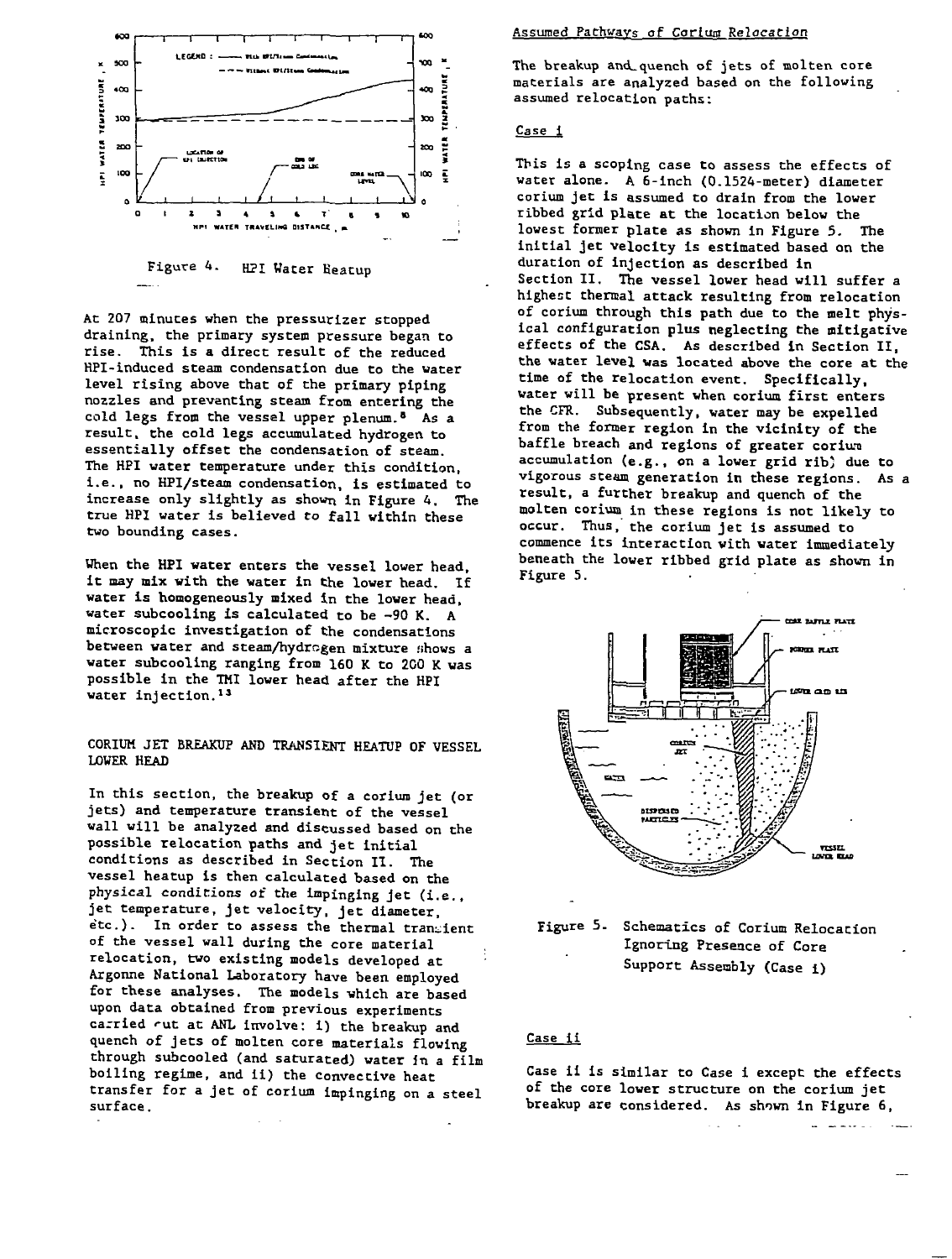

**Figure 6. Details of Core Support Assembly Structure**

**significant interaction with the water is expected to occur in regions I, II, III, and IV. Molten eorium is assumed to reagglomerate and form multiple jets after it went through regions I, IX, and III. Similar to Case i, a 6-inch (0.1524-meter) diameter jet is drained i from a 6-inch (0.1524-meter) hole on the lower ribbed grid plate at location R5 as shown in ' Figure 7. Holten corium accumulates on the flow distributor plate, reagglomerates, and forms four j : 3 1/2-inch (0.089-meter) diameter jets and ons 2 1/2-inch (0.0636-meter) diameter jet. Similar processes of reagglomeration occur on the upper ( surface of the grid forging and the elliptical ; flow distributor plate as shown in Figures 8 and i 9. A "straight-through" jet cannot exist in this ; geometry as shown in these figures. The thermal attack upon the vessel lower head will be calculated based on four jets draining from the elliptical flow distributor plate. Due to the pre-fragmentation and multiple jets configuration, the corium streams will suffer more hydrodynamic dispersion and lose more energy prior to impinging upon the vessel lower head. Therefore, relocation of the corium through this path will produce a less conservative yet more realistic thermal load on the lower head than case (i).**



Figure 7.

**Top View of Lower Grid Rib and Flow Distribution" Plate Associated with Corium Relocation (Case ii)**



Figure 8.

**Top View of Flow Distribution Plate and Grid Forging Associated with Corium Relocation (Case ii)**

في وسيست عام 100 من من من سنة



**Figure 9. Top View of Instrument Support Plate and Elliptical Flow Distributor Plate Associated with Corium Relocation (Case ii)**

## Case iii

**This is the best estimate case of the relocation based on the evidence of the in-vessel investigation. Examination of the core former region has revealed debris solidified between the lower core former plates over about three-fourths of the circumference of the core barrel. Additionally, examination of the core support assembly structure has shown the presence of corium over a similar extent of the vessel circumference. Therefore, it is plausible to assume that the corium drained through sixty of the eighty holes on the lowest former plate into the vessel water as multiple jets. Since the jet size is small (1 5/16 inch [0.033 meter] diameter), a complete jet breakup was calculated, and the additional dispersion by the CSA structure was thereby neglected.**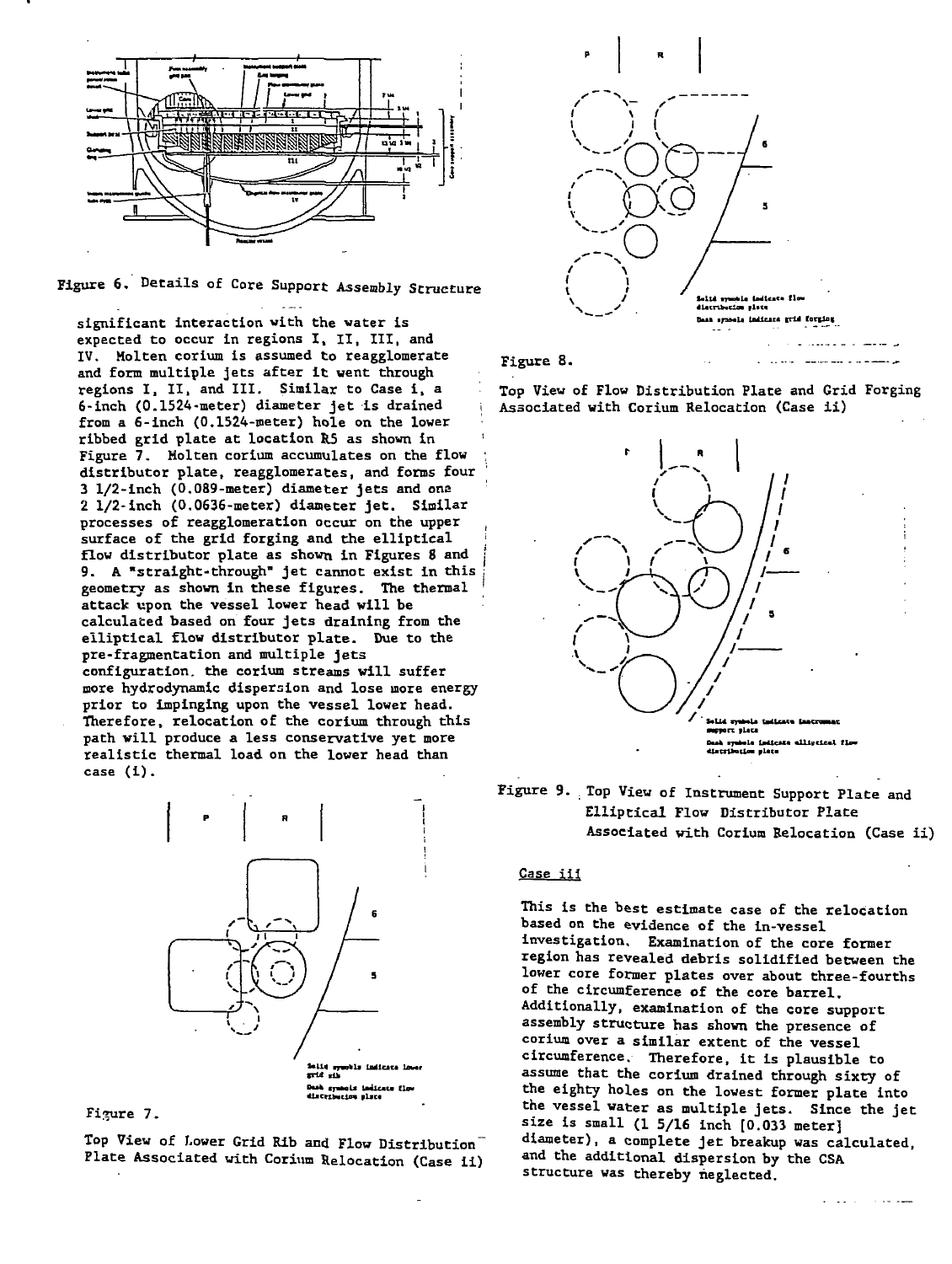## Corium-Jet Breakup and Quenching

Based on the experimental results of the corium/water mixing (CCH) tests carried out at ANL,<sup>1</sup>\* a phenomenological model has been developed to describe the thermal and hydrodynamic behavior of a high-temperature corium jet vhen it interacts with water in a film boiling regime. A description of this model is presented in Reference 15 and Appendix C. The jet-breakup behavior, such as the mass of corium eroded, the dispersed particle size, etc., is evaluated based on the steam generated from the vaporization of water at the vapor/water interface. The heat transfer aspects of the corium/water interaction, such as the heat transfer coefficient, vapor film thickness, vapor velocity in the vapor film, etc., are solved analytically from the mass, momentum, and energy equations governing the corium/vapor/water interactions. The jet-breakup and quenching behavior predicted by the model has been justified by comparison with measured melt quench/steam generation data from the NRCsponsored CCH tests, and good agreement has been confirmed.

The predicted behavior of the corium jet breakup and quenching of the THI-2 core materials during relocation is presented below for the three cases considered. The water subcooling has two major effects on the system pressure in the model: 1) it reduces the nat steam generation owing to condensation, and ii) it reduces the rate of droplet disengagement from the melt stream (i.e., increases the jet-breakup length) due to the reduced steam interfacial velocity. A higher water subcooling will thereby also increase the corium mass arriving at a surface as a coherent melt stream owing to the reduction of breakup. Thus, value of higher water subcooling will result in larger calculated convective heat flux of the impinging corium jet on the vessel bottom surface. However, the corium jet may also lose more energy during its travel through the water due to a higher heat transfer into the subcooled water to a higher heat transfer into the subcooled<br>Water and this ameliorates the impinessed heat =====<br>==…

The comparison of measured and predicted system pressure rise attributable to net steam generation is shown in Figure 10. Case i predicts the lowest system pressure rise while Case ill predicts the highest system pressure rise owing to the effects of the largest jet surface area in the latter case. Unfortunately, the uncertainties in the water subcooling preclude the direct use of the pressure measured during the relocation event to select among the various mechanisms. Figures 11 to 13 show the mass of a coherent jet (or jets), the formation of molten droplets, and the solidified droplets (particles) as a function of the jet traveling distance. As predicted by the jet breakup model, the multiple 1 5/16-inch (0.033-meter) diameter jets will breakup completely into quenched



Figure 10.Primary System Pressure (Case i, ii.and iii ) for 90 K Water Subcooling



Figure 11. Corium Jet Breakup and Particle/Droplet •Formation for Case i



Figure 12. Corium Jet Breakup end Particle/Droplet Formation for Case ii

شوشته التاء والمتفوقون فالد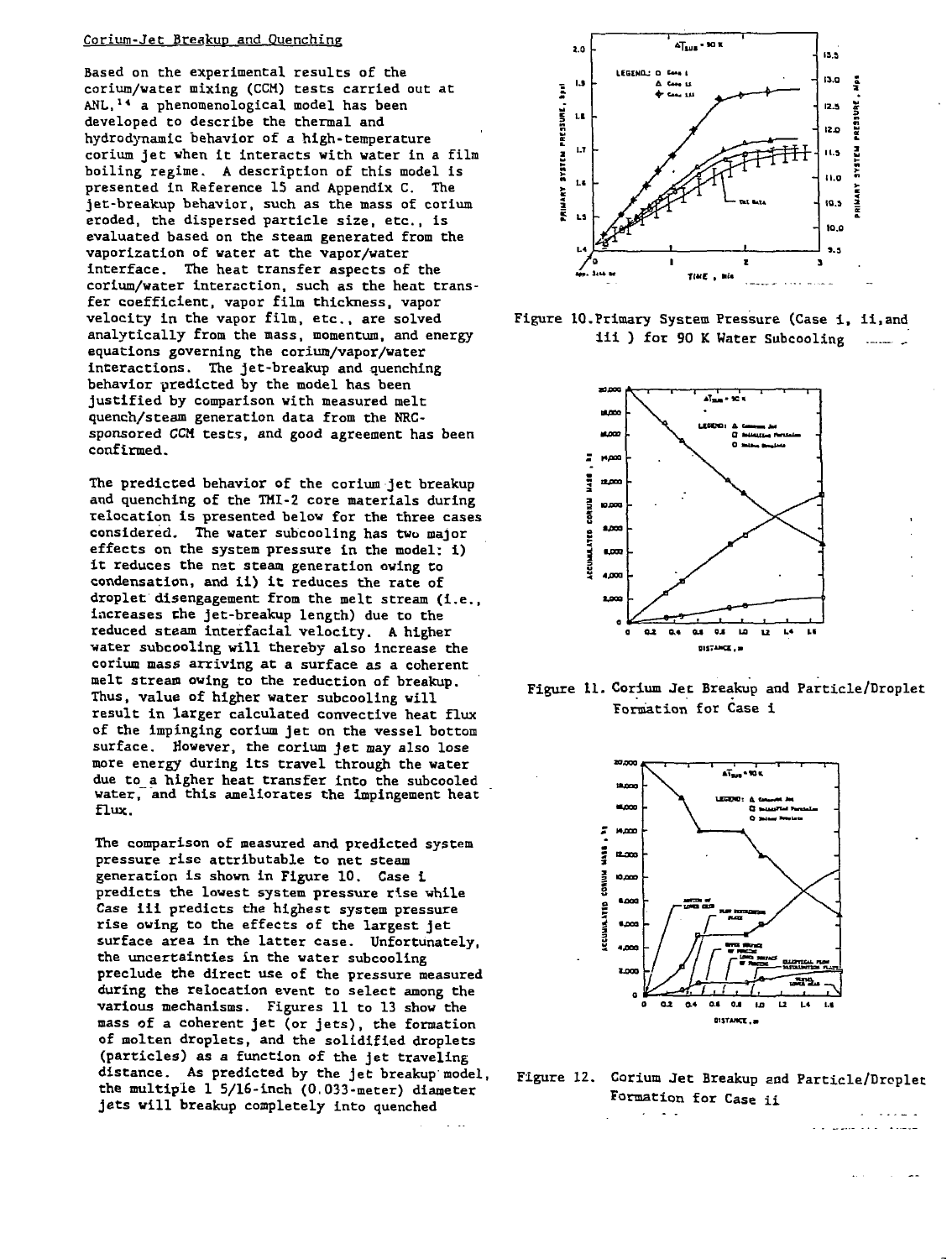

Figure 13. Corium Jet Breakup and Particle/Droplet Formation for Case iii

particles before they reach the vessel head surface. Both Case i and Case li predict roughly one-third of the total corium mass impacts on the vessel head surface as a coherent jet (or jets). The vessel head heatup was evaluated for Case i and Case ii and the results are presented in the next subsection. Figures 14 to 16 show that the corium temperatures at the various structures. Thus, the ablation of the CSA due to the corium relocation may be possible.

The size of dispersed particles predicted by the jet breakup model ranges from -1 mm to -10 mm with more than 50% of the total dispersed particles less than —2 mm.

## Heatup of the Lower Head

The impingement of a corium jet upon the lower head may be calculated to result in high heat transfer rates into the steel surface inside the impingement zone in which the corium impacts upon the steel surface and either splashes off of the surface or is redirected to flow horizontally over the surface. The current analysis thus considers the heat transfer phenomena in the impingement region which is expected to represent the greatest potential for thermal attack upon the lower head and failure of the weldment securing one of the instrument penetrations to the vessel wall inner surface. In particular, the temperatures inside the lower head thickness beneath the impingement zone are expected to exceed those in the surrounding regions. Accordingly, the current calculations predict the temperatures across the thickness of the lower head directly beneath the impinging corium and, in the event that melting occurs, the maximum thickness of material which is ablated away. The transient temperatures within the lower head and the ablation rate are calculated using the onedimensional MISTI computer code previously developed at Argonne National Laboratory. MISTI was originally used for analysis of the Corium Structure Thermal Interaction (CSTI) and Corium Water Thermal Interaction (CWTI) experiments<sup>16</sup> in



Figure 14. Corium Temperature Variation for Case i



Figure 15. Corium Temperature Variation for Case ii



Figure 16. Corium Temperature Variation for Case iii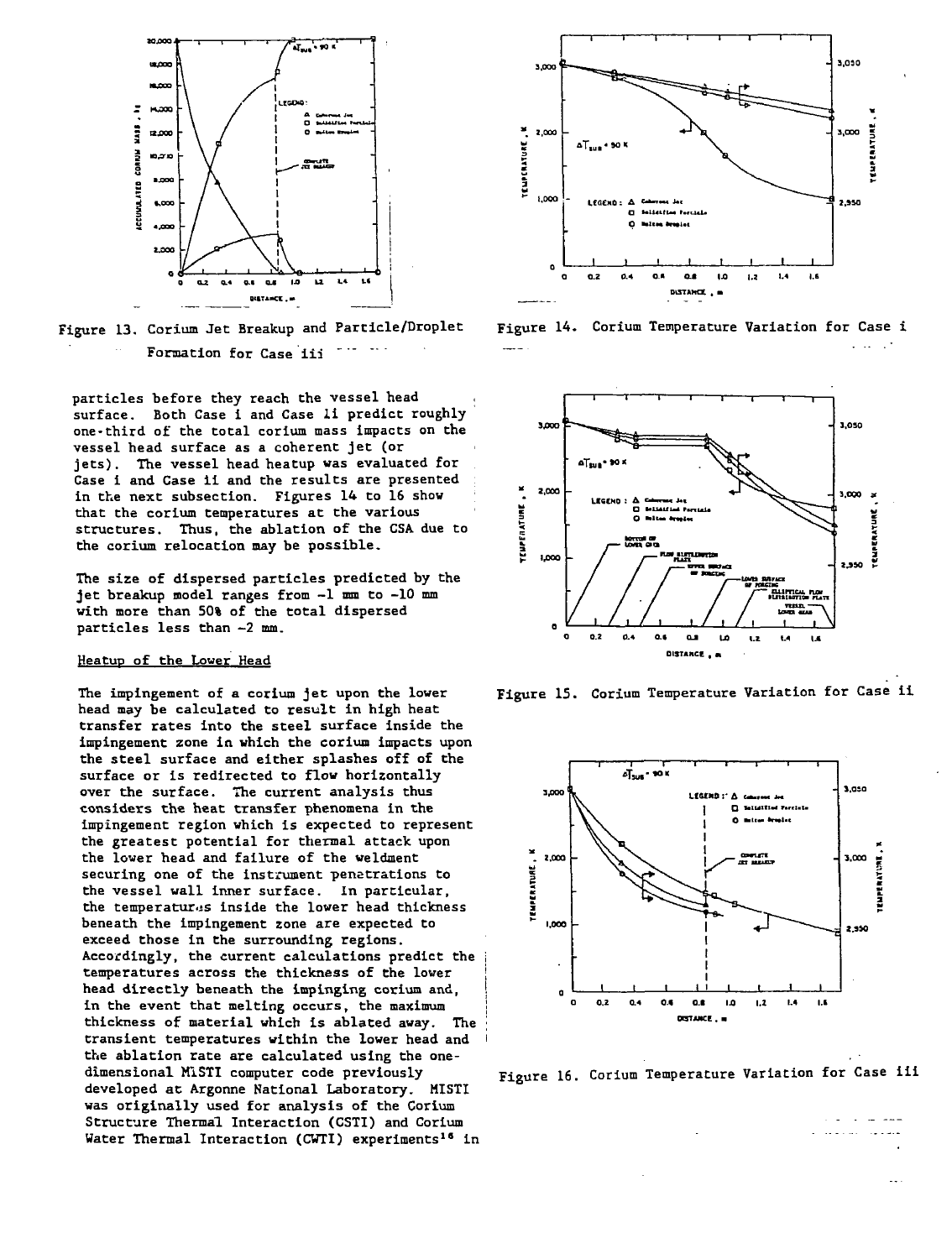**which predominantly oxide corium mixtures were impinged upon stainless steel plates to provide data on the fundamental mechanisms involved in corium-structure, impingement mode heat transfer. The modeling assumptions and equations currently incorporated in the code are documented in Reference 17. Thermophysical properties employed in the calculations for corium and the lower head are given in Appendices A and B, respectively. A detailed discussion of the thermophysical properties can be found in Ref. 17.**

## **Case 1 (Scoping Calculation')**

**For the scoping calculation in which a single unimpeded jet is assumed to drain through the lower plenum and the effects of the CSA are unreallstically ignored, the corium jet impinging upon the lower head has a diameter of 8.72 cm, velocity of 1.43 m/sec, and temperature of 3017 : K. The corium temperature represents a molten "superheat" of 167 K above the corium freezing temperature of 2850 K. This is the driving ; temperature difference for heat transfer from the impinging corium stream. For the impinging jet conditions, the forced convection heat transfer coefficient has a value of 16.0 kW/m<sup>2</sup>\*K. This provides a heat flux, Q, of 2670 kW/m<sup>2</sup>.**

**In response to the impingement heat flux, the temperature of the steel at the corium crustlower head wall interface is calculaced to rise to the steel melting temperature of 1810 K over an interval of 37 seconds. This is about onethird of the 90 second duration over which the corium jet is assumed to impinge upon the lower head. The temperature at the corium-steel interface during the pre-melting heatup phase is shown in Figure 17. The temperature profile within the lower head wall at the onset of melting is presented in Figure 18. At this time, ' the thermal wave has penetrated approximately 7** cm into the steel. Figure 17 also shows the **thickness of the interstitial corium crust.• The • crust thickness rapidly grows to a maximum value | of 1.43 mm and then gradually decreases to 0.94 mm as the interface temperature progressively • rises to the melting temperature. Thereafter, the crust has a constant thickness as steel i ablation is assumed to proceed in a quasi-steady i** manner. Accordingly, the vessel wall is eroded **ac a constant rate of 0.331 mm/sec following melting inception. The lower head thickness eroded as a function of time is shown in Figure 19. Over the remainder of the jet impingement interval following the onset of** melting, a total erosion of 1.77 cm is calcu**lated. This would be a sufficient thickness to ' threaten the integrity of a penetration weldment.**

## **Case il (Bounding Severe Calculation)**

**For the bounding severe case in which a single jet is assumed to drain from the CFR but the effects of the underlying CSA in breaking up the**



**Figure 17.**

**Temperature i t Interface Between Corium Crust and Vessel Lower Head Steel Following Onset of Cortum Jet Impingement and Thickness of Corlun Crust Formed Upon Lower Head Resulting from the Impingement of a 'Ingle Unimpeded Jet.**



**Figure 18.**

**Temperature Profile Within Vessel Lower Head at the Inception of itee i Melting Resulting from the Impingement of a Single Unimpeded Jet.**



**Figure 19.**

**Thickness of Lower Head Hall Ablated Following Onset of Corium Jet Impingement of a Single Unimpeded Jet.**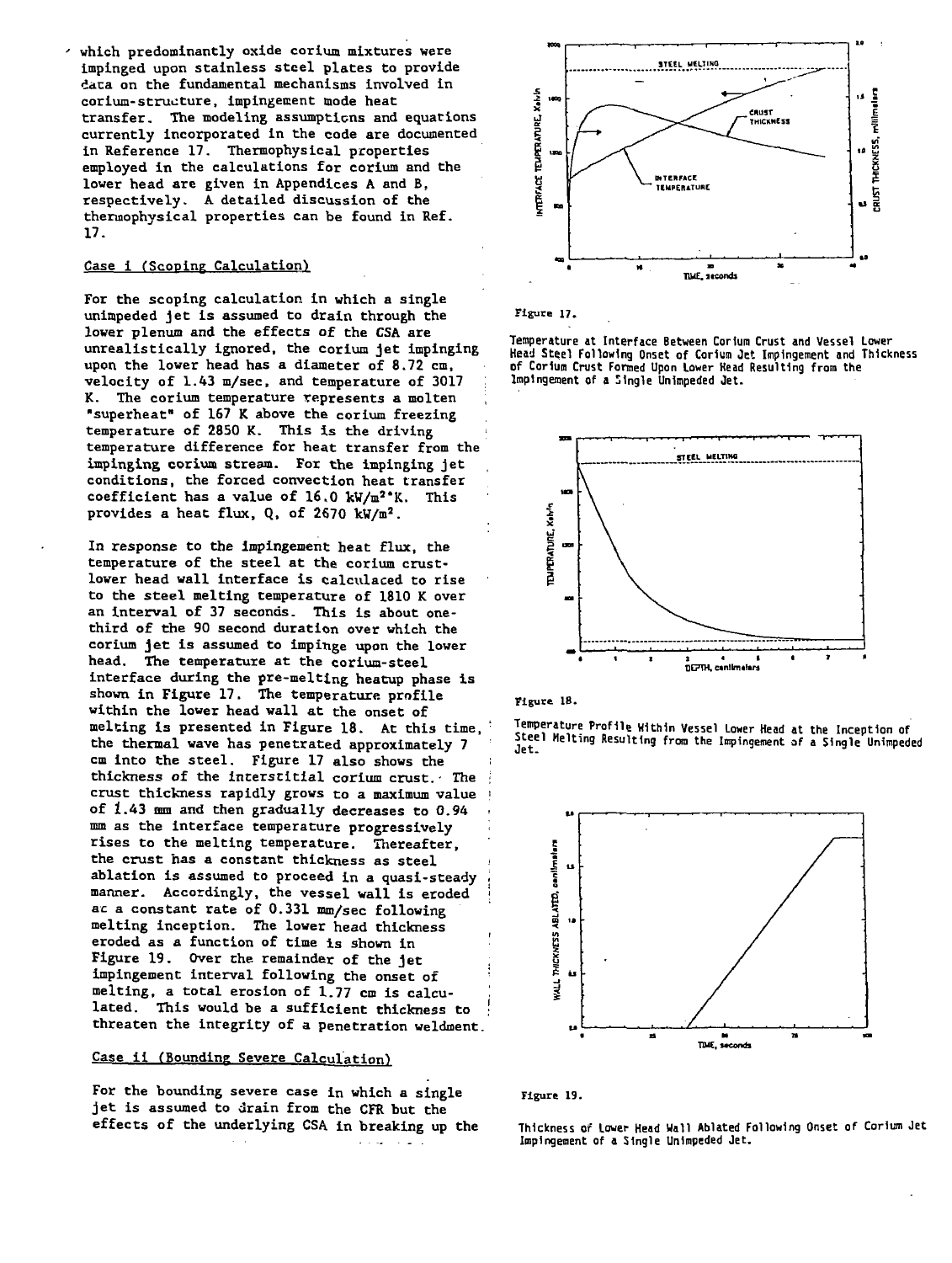**jet are modeled, the corium is envisioned to impinge upon the lower head as four jets draining** from the elliptical flow distributor plate. Because the impinging molten corium is **distributed among several jets, the lower head undergoes a heatup which is significantly less severe than that corresponding to the impingement of the corium as a single unimpeded stream. Specifically, the heat transfer effects resulting from the impact of four jets are distributed over** a larger portion of the lower head surface and the maximum heat flux into the vessel wall is **significantly less than that thus attained with a j single unimpeded and localized stream. Similar to the highly conservative scoping calculation, roughly one-third of the corium mass reaches the lower head in the form of the four jets with the remainder having undergone breakup into particles and droplets. It follows that the impingement velocity of each of the four jets Is expected to ; be less than one-fourth of the velocity obtained ;** in the single jet case. In fact, each of the **four jets is calculated to impinge with a : velocity of 0.251 m/sec versus 1.43 m/sec for the single je t considered previously. The diamecei of each impacting stream is 10.7 cm relative to 8.12 cm for the unimpeded stream case. In addition, the corium impinges with a somewhat lower temperature of 2983 K corresponding to a molten superheat of 133 K compared with 167 K of superheat obtained previously. All of these conditions reduce the heat flux inside the impingement zone of each jet. Specifically, the forced convection heat transfer coefficient has a value of 5.60 kW/m<sup>2</sup> \*K and the impingement zone heat flux is equal to 744 kW/m<sup>2</sup> versus 16.0 kW/m<sup>2</sup> 'K and 2670 kW/m<sup>2</sup> for the unrealistic single jet case.**

**The temperature at the corium crust-lower head wall interface is shown in Figure 20. The temperature is predicted to rise to a maximum value of 1210 K at the end of the 90 second long** interval over which jet impingement is assumed to **take place. The peak temperature remains 600 K below the lower head melting temperature of 1811 K. Thus, ablation of the lower head is calculated not to occur. The temperature profile through the thickness of the lower head at the** end of the jet impingement phase is shown in **Figure 21. For the indicated conditions, failure of the weldments securing the instrument penetration guide tubes to the lower head would not be expected.**

#### Case iii (Best Estimate Case)

**A heatup calculation was not necessary since Che corium jets were predicted to breakup into solidified particles with a temperature of -1000 K (see Fig. 16) when collected upon the lower head.**





**Temperature at Interface Between Corium Crust and Vessel Lower Head'Steel Following Onset of Coriura Jet Impingement and Thickness of Corium Crust Formed Upon Lower Head Resulting from the. Impingement of Four Corium Jets Draining from the Core Support Assembly.**



**Figure 21.**

**Temperature Profile through the Thickness of Lower Head at the End of the Jet Impingement Phase.**

## **SUMMARY AND CONCLUSIONS**

**In summary, the following conclusions and observations may be drawn from the current analysis:**

- **1) The best estimate case assumes that the corium relocated through the core former region such that corium drained as a large number of jets from the lowermost core former place. Specifically, the corium is assumed to drain through as many as sixty 3.33 cm diameter flow holes. This corresponds to three-fourths of the circumference of the core former region, consistent with the material dispositions**
	- **^ observed in the defueling examinations. Due to interactions with water, the corium jets are calculated to undergo complete breakup into molten droplets which freeze as they settle through the water In the**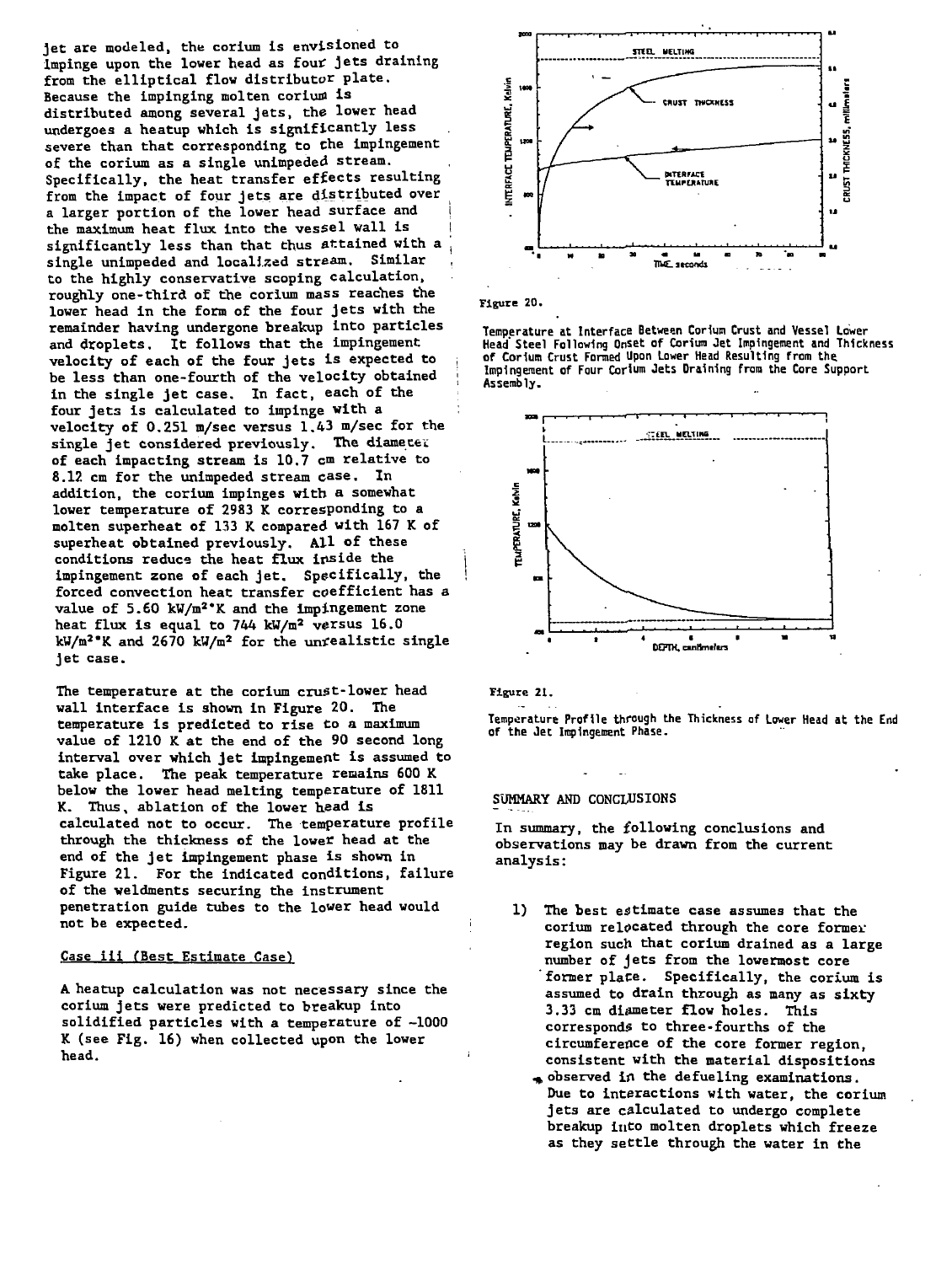**reactor vessel lower plenum. The predicted particle diameters range from 1 to 1Q mm. In size. Based upon the results and analysis of the Core Coolant Mixing (CCH) experiments,<sup>18</sup> the debris inside the lower head is predicted to consist of a loose or weakly sintered assemblage of particulates.**

- **2) The bounding severe case assumes that the corium enters the lower plenum as a single, coherent, 15 cm diameter jet which drains from the core former region and interacts with the underlying core support assembly structure. The core support assembly causes the original single jet to be broken into multiple jets. For an assumed minimum of four smaller jets impinging upon the lower head, the absence of a melting attack upon the lower head is predicted. In particular, the temperature at the vessel wall inner surface is calculated to attain a maximum value of 1200 K remaining 600 "' below the material melting temperature. Approximately two-thirds of the corium is broken up into droplets ranging in diameter from 1 to 10 mm with the remaining third predicted to impinge upon the lower head as the assumed four jets. Based upon the resulir and analysis of the Core Coolant Mixing tests, the debris inside the lower head would be predicted to consist of an aggregate mixture of particles and solidified melt.**
- **3) Relocation through the core former region has a significant effect in promoting the breakup of corium in water by causing the corium to simultaneously drain from a large number of flow holes as relatively small diameter jets.**
- **4) The core support assembly structure has an important effect in protecting the lower head by causing the corium to splash off of the various plates and by breaking up single corium jets into multiple jets. It is impossible for corium to drain through the core support assembly as a single coherent jet.**
- **5) Long-term coolability of the debris bed formed In the best estimate case was not examined. It Is expected that for the particle sizes calculated to result from i the breakup of the corium streams, the bed ! will be coolable such that no significant heatup of the lower head would subsequently occur.**
- **6) A scoping calculation was carried out to ascertain the effects of jet breakup in water alone without the additional breakup effects induced by the core support assembly structure or relocation through** the core former region. The corium was **assumed to enter the lower plenum as a single, coherent, 15 cm diameter jet.**

**About two-thirds of the corium is** ralculated to be broken up into droplets. **The remaining third is predicted to impinge upon the lower head as a single jet and give rise to ablation of 1.8 cm of the lower head wall thickness. This calculation bears no relation to reality due to the absence of the effects of the core support assembly and spreading flow inside the core former region.**

- **7) The depth of water present between the core and the lower head is nou by itself sufficient to protect the lower head without consideration of the additional effects of the core support assembly structure.**
- **8) The subcooling o£ the water in the lower head has a large effect upon the predicted rise in the primary system pressure resulting from Interactions of corium with the water. The major effect here is condensation of steam within the bulk water mass. If the water were saturated, the predicted pressure rise would be significantly higher.**
- **9) For the best estimate case, subcooling has a minor effect upon the prediction of complete corium breakup. In the severe bounding case, a lower subcooling would have resulted in the calculation of more extensive corium breakup and slightly higher melt temperatures for corium impinging upon the lower head.**
- **10) The corium relocation rate was assumed to be uniform over an interval of 90 seconds. This timescale was obtained from the rise time in "he count rate of the source range monitor, ex-core, neutron detector. The resulting timescale for the rise in the primary system pressure calculated due to corium-water interactions**
- **is in good agreement with the measured pressure data, barring uncertainties in the data reflecting acquisition sampling rates. The vise of a shorter relocation time would result in the prediction of a more rapid pressurization than indicated by the data. Similarly, the assumption of a longer relocation interval would give rise to an underpredictlon of the pressurization rate.**
- **11) The modeling of the Interactions between corium and water did not account for the possible generation of hydrogen from oxidation of metallic constituents. This is justified in the current analysis because the principal form of the relocated mass was a U02-Zr0j mixture.**
- **12) The heatup o£ the lower head was calculated on the basis of impingement of downward directed corium jets. Forced convection**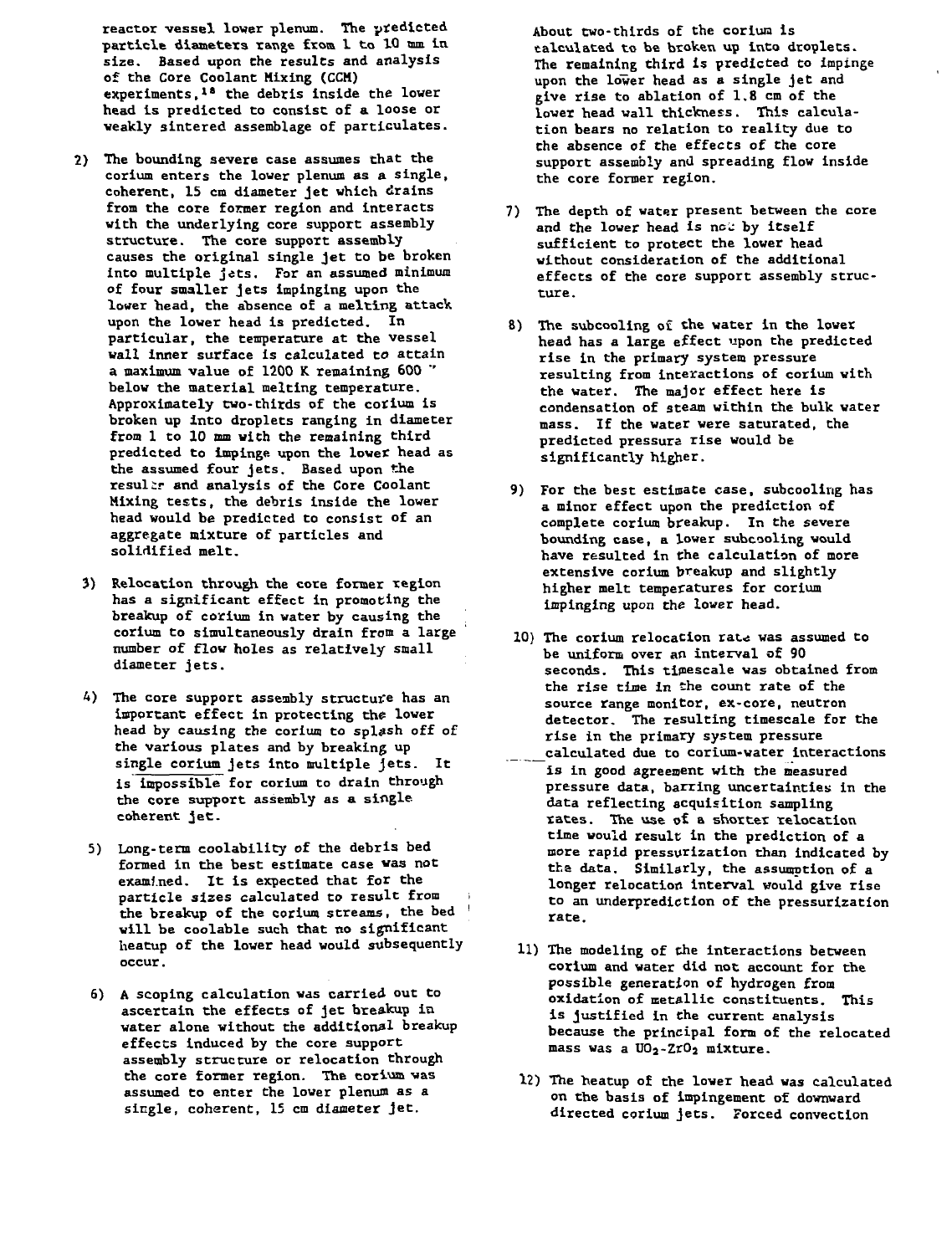**heat transfer Inside the Impingement zone is expected to represent the highest heat fluxes into the weldments. However, following impingement, the corium might be envisioned to flow laterally along the inner surface of the lower head to impinge upon the neighboring, upright incore instrument nozzles. The prediction of nozzle heatup from this contact mode lies beyond the scope of the current analysis. A major uncertainty here is the potential for a corium jet to splash up off of the lower head surface as opposed to spreading over the surface as a coherent layer.**

### **Acknowledgment**

**The work was funded by the U.S. Department of Energy under DOE Contract DE-AC07-761D01570. This work was performed at the request of General Public Utilities (GPU) Nuclear Corporation. The authors are indebted to GPU Nuclear for their support of this work, and to Mr. Robert Ryan of GPU in particulr for his invaluable assistance. The efforts of L. Miller and J. Kawka in preparing the manuscript and figures are deeply appreciated.**

#### **References**

- **1. "Summary of the THI-2 Relocation Event," GEU Coro., hatch., 1988.**
- **2. "Zion Probabilisti c Safety Study," Commonwealth Edison Co. (1981).**
- **3.** IDCOR 15.2A. Also see "Zion Probabilistic **Safety Study," Commonwealth Edison Co. (1981).**
- **4. "U.S. DOE Three Hile Island Research and Development Program 1987 Annual Report," GEND-063, April 1988.**
- **J. L. ANDERSON and J. J. SIENICKI, "Thermal** 5. **Behavior of Hoiten Corium During the TMI-2 Tore Relocation Event," ANS Trans. Vol. 57, p** . 429, 1988, also to appear in Muclear **Technology.**
- **6. M. EPSTEIN and H. K. FAUSKE, "The THI-2 Core Relocation-Heat Transfer and Mechanism," EGG-TMI-7956, July 1987.**
- **7.** E. L. TOLMAN et al., "TMI-2 Accident **Scenario Update," EGG-TMI-7489, December 1986.**
- 8. R. E. HENRY et al., "Core Relocation **Phenomenology," Proceedings of the First International Information Meeting on the TMI-2 Accident," October 21, 1985, Germantown, MD, USA.**
- **9. NSAC-28, "Interpretation of TMI-2 Instrument Data," Nuclear Safety Analysis Center (NSAC), EPRI, March 1980.**
- **10. R. D. MCCORMICK et al., "THI-2 Data Summary Report." EGG-TMI-7843, September 1987.**
- **11. J. L. ANDERSON, "Recommended HPI Rates for the TMI-2 Analysis Exercise (0-300 Minutes)," EGG-TMI-7833, September 1987.**
- **12. N. ZUBER, Transfer,' 1958. "On the Stability of Boiling Heat Trans. ASME, Vol. 80, p. 711,**
- **13. T. G. THEOFANOUS, "The Cooldown Aspects of die TMI-2 Accident," NUREG/CR-4978, August 1987.**
- **14. B. W. SPENCER, J. J. SIENICKI, and L. M. MCUMBER, "Hydrodynamic and Heat Transfer Aspects of Corium-water Interaction," EPRI-NP-5127, 1987.**
- **15. S. K. WAUG, C. A. BLOMQUIST, and B. W. SPENCER, "Modeling of Thermal and Hydrodynamic Aspects of Molten Jet/Water Interactions," ANS Proc. of the 26th ASME/AN£/AIChE National Heat Transfer Conference, Philadelphia, PA, USA, Augsut 6- 10, 1989, p. 225-232.**
- **16. J. J. SIENICKI and B. W. SPENCER, "Analysis of Reactor Material Experiments Investigating Corium Crust Stability and** Heat Transfer in Jet Impingement Flow," ANS Proceedings 1985 National Heat Transfer **Conference. Denver, CO, August 4-7, 1985, p. 255, American Nuclear Society, LaGrange Park, IL (1985).**
- **17. S. K. WANG, J . J. SIENICKI, and B. W.** SPENCER. "Assessment of the Integrity of **THI-2 Lower Head Instrument Penetration Weldmencs," ANL/RAS-GPU-1, Augsut 1988.**
- **18. S. K. WANG, C. BLOHQUIST, B. W. SPENCER, and L. M. MCUMBER and J. SCHNEIDER, "Corium Coolant Mixing Studies," to be published for USNRC.**
- **19. S. K. WANG, C. BLOMQUIST, and B. W. SPENCER,** "Interfacial Instability Leading to Bubble-**Departure and Surface Erosion During Molten Jet/Water Interaction," ANS Proc. of the 26th National Heat Transfer Conference, Philadelphia, PA, August 6-9, 1989, p. 31- 38.**

 $\sim 10^{-1}$ 

وكوالموارث كالمشارك للمستقطع والمتقول والمرادي والمرادي سالمستقلقها والمتعارف والمتحار والمتحاربة

المتحدث المستعادة العامة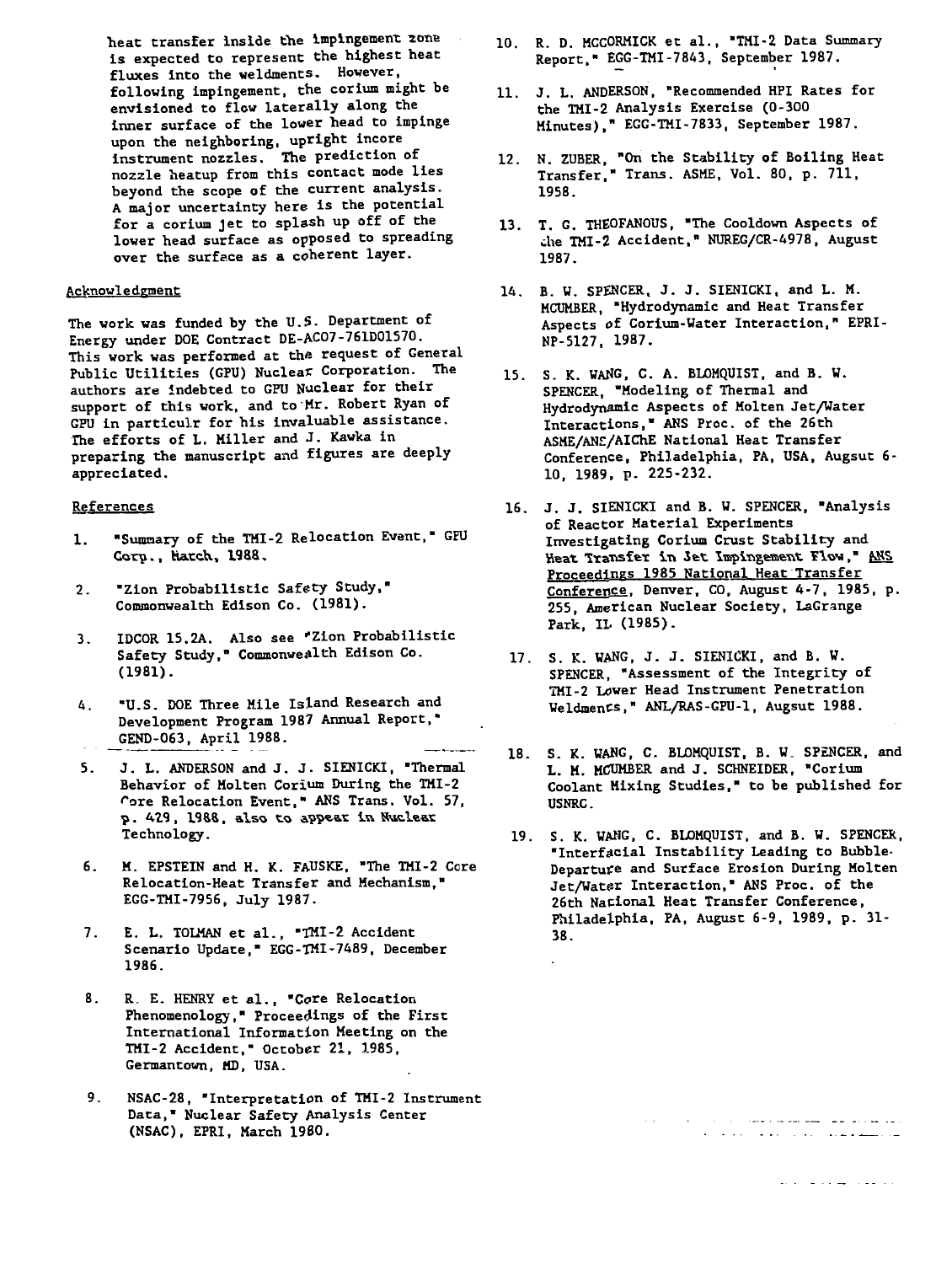# **APPENDIX A CORIUM PROPERTIES**

# **APPENDIX B REACTOR VESSEL"LOWER HEAD PROPERTIES**

| Corium Composition, wt &<br>$UO_2$ + 19.7 ZrO <sub>2</sub> | 80.3          | Melting Temperature, K        | 1811  |
|------------------------------------------------------------|---------------|-------------------------------|-------|
|                                                            |               | Specific Enthalpy, MJ/kg      |       |
| Corium Composition, mole &                                 | 65.0          |                               |       |
| $U_2$ + 35.0 $ZrO_2$                                       |               | Liquidus                      | 1.29  |
|                                                            |               | Solidus                       | 1.05  |
| Liquidus/Freezing Temperature, K                           | 2850          | 470 K                         | 0.858 |
|                                                            |               | 298 K                         | 0     |
| Specific Enthalpy, MJ/kg                                   |               |                               |       |
|                                                            |               | Heat of Fusion, MJ/kg         | 0.247 |
| Liquidus                                                   | 1.50          |                               |       |
| Solidus                                                    | 1.13          | Specific Heat, $kJ/(kg·K)$    |       |
| 298 K                                                      | 0             |                               |       |
|                                                            |               | Liquid                        | 0,835 |
| Heat of Fusion, MJ/kg                                      | 0.362         | Solidus                       | 0.761 |
|                                                            |               | 470 K                         | 0.519 |
| Specific Heat, kJ/(kg.K)                                   |               | 298 K                         | 0.450 |
| Liquid                                                     | 0.565         | Density, kg/m <sup>3</sup>    |       |
|                                                            | 0.445         |                               |       |
| Solid                                                      |               | Liquidus                      | 7010  |
|                                                            |               | Solidus                       | 7320  |
| Density, kg/m <sup>3</sup>                                 |               | 470 K                         | 7810  |
|                                                            | 7960          | 298 K                         | 7870  |
| Liquid                                                     | 9430          |                               |       |
| 298 K                                                      |               | Thermal Conductivity, W/(m.K) |       |
| Thermal Conductivity, W/(m.K)                              |               | Liquidus                      | 24.1  |
|                                                            |               | Solidus                       | 38.6  |
| Liquid                                                     | 2.88          | 470 K                         | 41.2  |
| Solidus                                                    | 2.88          | 298 K                         | 41.2  |
|                                                            |               |                               |       |
| Viscosity, Pa.s                                            |               | Liquidus Viscosity, Pa.s      | 5.36x |
|                                                            |               | 10/3                          |       |
| 3050 K                                                     | 4.23 x        |                               |       |
| 10/3                                                       |               |                               |       |
| Liquidus                                                   | $5.31 \times$ |                               |       |
| 10/3                                                       |               |                               |       |
|                                                            |               |                               |       |

#### **APPENDIX C**

#### **MODELING OF THERMAL AND HYDRODYNAHIC ASPECTS OF CORItM JET/WATER INTE&ACIIOHS**

**Based on the experimental results of the simulant material/water and coriua/water tests carried out at ANL, a phenomenologlcal model has been developed to describe the thermal and hydrodynamic behavior of a high-temperature corium je t vhen it interacts with water.1& This model can be applied to jets whose diameter is the same order or less than the Taylor wavelength. The jet-breakup length and dispersed-particle-size distribution were analyzed based on Kelvln-Helmholtz Instability on the je t column and boundary-layer stripping on the leading edg<>. The heat-transfer aspects, which strongly affect the jet-breakup behavior, also were analyzed to predict the generation and condensation of steam. The resulting vessel pressurlzation was estimated and a good agreement between predicted and experimental results was ohtained.**

#### **Modeling of Pour-Stream Breakup**

**Based on the observation of simulant material** tests, a conceptual configuration of the jet when **it interacts with the water has been assumed as shown In Figure C.I. In high-temperature melt tests, a vapor film is always found to blanket the pour stream and the pour stream is embedded in a highly-voided two-phase mixture as shown in Fig. C.la. A vortex ball (I.e. , the leading** edge), followed by a coherent jet column, is usually formed immediately after the jet **submerged into the water. As the frontal vortex ball descends In water, its size varies due to** material inflow accumulated from the jet trailing **column and material erosion by the ambient fluid. A considerable amount of particles, some rather large in size , were detached from the tail of the vortex ball while the particles dispersed from the coherent column seemed to be smaller.<sup>15</sup> Finally, the je t column became symmetrical (varicose) in shape and thinner and** eventually jet breakup occurred.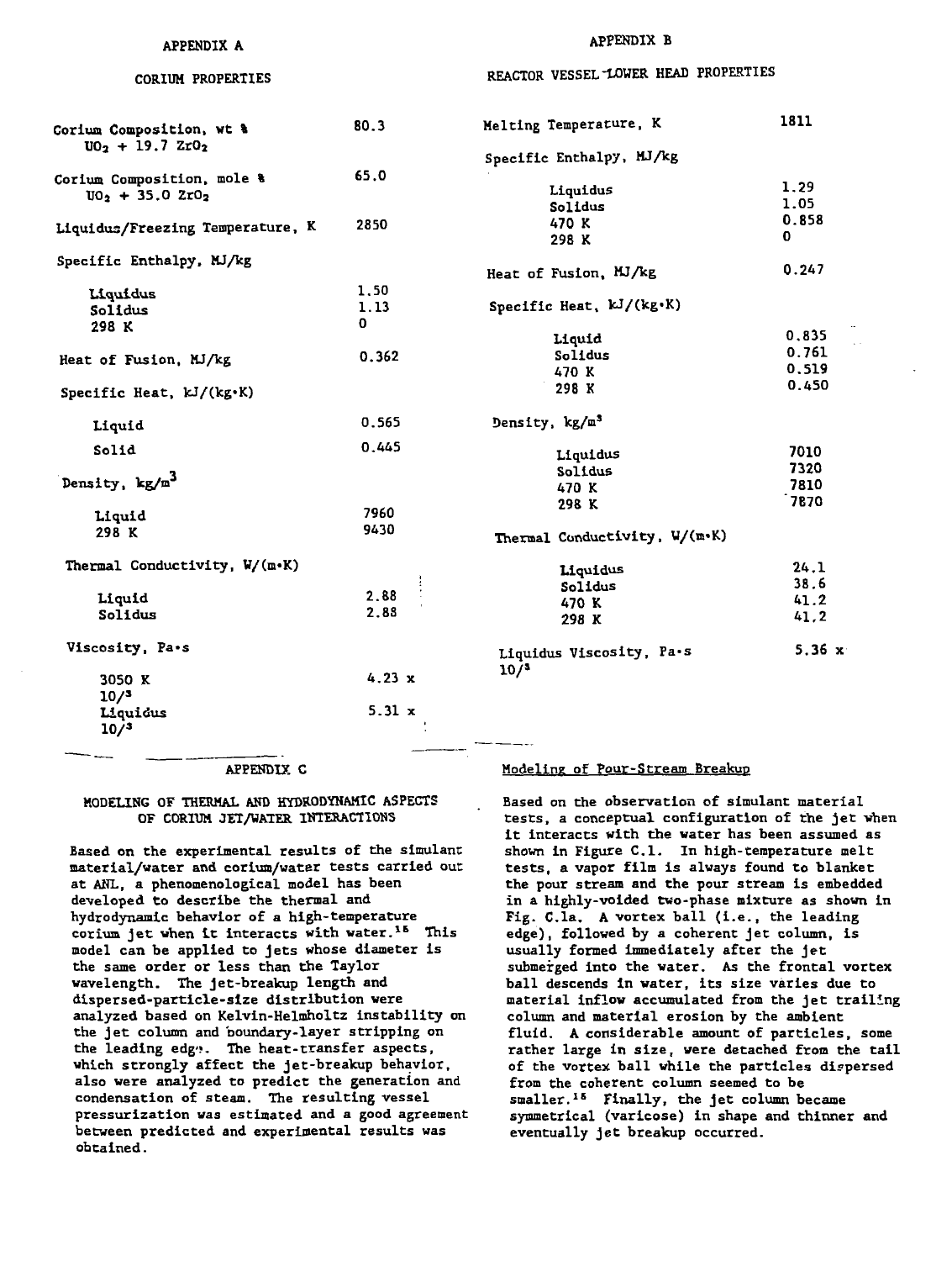

**Figure C.I Schematic Configuration of Jet Breakup**

**If the erosion of the jet material is** characterized by the erosion velocities U<sub>E.J</sub> and **U£ L on the jet column and the leading edge, respectively, then the dynamic governing equations of the jet can be obtained by applying mass and force balance on the coherent column and the leading edge as follows:**

$$
2\frac{\partial R_J}{\partial t} - -U_{E,J}; R_J(o) - R_o \qquad (C.1)
$$

$$
(\rho_{m} + \rho_{\ell}/2) \frac{\partial \begin{bmatrix} v_{L} \\ L & L \end{bmatrix}}{\partial t} - \rho_{m} \int_{0}^{R_{J}(t) \atop \partial t} (U_{J} - U_{L}) U_{J}^{2\pi r dr}
$$

$$
+ (\rho_{\mathfrak{m}} - \rho_{\ell}) g \bar{v}_{L} - \rho_{\mathfrak{m}} U \frac{\partial v_{E,L}}{\partial t}
$$

$$
-\frac{1}{2} c_{D} \rho_{\ell} u_{L}^{2} \pi R_{L}^{2} ; u_{L} (0) - u_{J}
$$
 (c.2)

$$
\frac{\partial \bar{v}_L}{\partial T} = \int_0^R J^{(t)} \left\{ at \ column/ball \text{ interface} \right\}
$$
\n
$$
\frac{\partial \bar{v}_L}{\partial T} = \int_0^R (U_J - U_L) \cdot 2\pi r dr - \frac{\partial \bar{v}_L}{\partial t} \cdot R_L(o) - R_J(o) \quad (C.3)
$$

**The time variations of the jet diameter, the leading-edge velocity, and the leading-edge volume can be determined from these simultaneous differential equations (C.I, C.2, and C.3), if the erosion velocities on the jet column and**  $l$  leading edge (i.e.,  $U_{F-I}$  and  $U_{F-I}$ ) are known. It **will be shown later that the erosion velocities Jo Jo depend strongly on the steam generated on the** column and leading edge. Therefore, the jet**The Kelvin-Helmholtz instability at the vapor/liquid interface has been discussed by many** authors. The fastest growth rate and wave number **of the interfacial disturbances were determined by differentiating the dispersion equation. Then the erosion velocity (i.e., the growth rate of the surface disturbance) of the dispersed particles at the interface due to droplet disengagement can be approximated by imaginary part of the velocity of the wave with the fastest growth rate. Wang et al.<sup>1</sup> <sup>9</sup> analyzed an inviscid parallel flow of high-temperature melt and water separated by a thin sheet of steam that could occur during a molten-jet/water interaction. They concluded that the erosion velocity of the particles dispersed from the Jet surface is**

$$
U_{E} = \frac{\left[ K \rho_{v} \rho_{m} (U_{v} - U_{m})^{2} - \sigma_{m} k (K \rho_{v} + \rho_{m}) \right]^{1/2}}{K \rho_{v} + \rho_{m}}
$$
 (C.4)

where  $K - (1 + \cosh k\delta)/\sinh k\delta$ , and the most probable wave number,  $k_p$ , is:

$$
k_p \approx \frac{2\rho_v v_V^2 K}{3\sigma_m}
$$
 (C.5)

**Therefore, the erosion due to Kelvin-Helmholtz instability depends on the vapor (steam) velocity Rj(t)|at column/ball interfacein th e vapo r film \_ ^j . erosio n o <sup>n</sup> the j <sup>e</sup> <sup>t</sup> column is assumed to occur solely from this type of 25rrd <sup>r</sup> instability.**

> **By assuming a linear temperature profile in die vapor film and a parabolic profile for the liquid (water) velocity and the temperature in the liquid boundary layers, as shown in Figure C.2, and applying the integral momentum and energy equations, the vapor-film thickness, 5, vapor velocity Uv, and interfacial velocity** *V^* **can be determined by solving the following equations:**

$$
\frac{1}{2} C_{D} \rho_{\ell} U_{L}^{2} \pi R_{L}^{2} \text{ ; } U_{L}(0) = U_{J}
$$
\n
$$
\int_{0}^{5} \frac{\partial U_{v}^{2}}{\partial z} dy - \int_{0}^{5} U_{L} \frac{\partial U_{v}}{\partial z} dy - \int_{0}^{5} E \frac{\Delta p}{\rho} dy
$$
\n
$$
\frac{1}{2} \int_{0}^{5} (U_{J} - U_{L})^{2} \pi r dr - \frac{\partial E_{L}}{\partial t} \text{ ; } R_{L}(0) = R_{J}(0) (C.3)
$$
\nThe time variations of the jet diameter, the volume can be determined from these simultaneous  
\n
$$
U_{J} = 0 \text{ with theE
$$
\n
$$
U_{J} = 0 \text{ with the total of the t}
$$
\n
$$
U_{J} = 0 \text{ with the initial velocity, and the t}
$$
\n
$$
U_{J} = 0 \text{ with the velocity}
$$
\n
$$
U_{J} = 0 \text{ with the velocity}
$$
\n
$$
U_{J} = 0 \text{ with the velocity}
$$
\n
$$
U_{J} = 0 \text{ with the velocity}
$$
\n
$$
U_{J} = 0 \text{ with the velocity}
$$
\n
$$
U_{J} = 0 \text{ with the velocity}
$$
\n
$$
U_{J} = 0 \text{ with the velocity}
$$
\n
$$
U_{J} = 0 \text{ with the velocity}
$$
\n
$$
U_{J} = 0 \text{ with the velocity}
$$
\n
$$
U_{J} = 0 \text{ with the velocity}
$$
\n
$$
U_{J} = 0 \text{ with the velocity}
$$
\n
$$
U_{J} = 0 \text{ with the velocity}
$$
\n
$$
U_{J} = 0 \text{ with the velocity}
$$
\n
$$
U_{J} = 0 \text{ with the velocity}
$$
\n
$$
U_{J} = 0 \text{ with the velocity}
$$
\n
$$
U_{J} = 0 \text{ with the velocity}
$$
\n
$$
U_{J} = 0 \text{ with the velocity}
$$
\n
$$
U_{J} = 0 \text{ with the velocity}
$$
\n
$$
U_{J} = 0 \text{ with the velocity}
$$
\n
$$
U_{J} = 0 \text{ with the velocity}
$$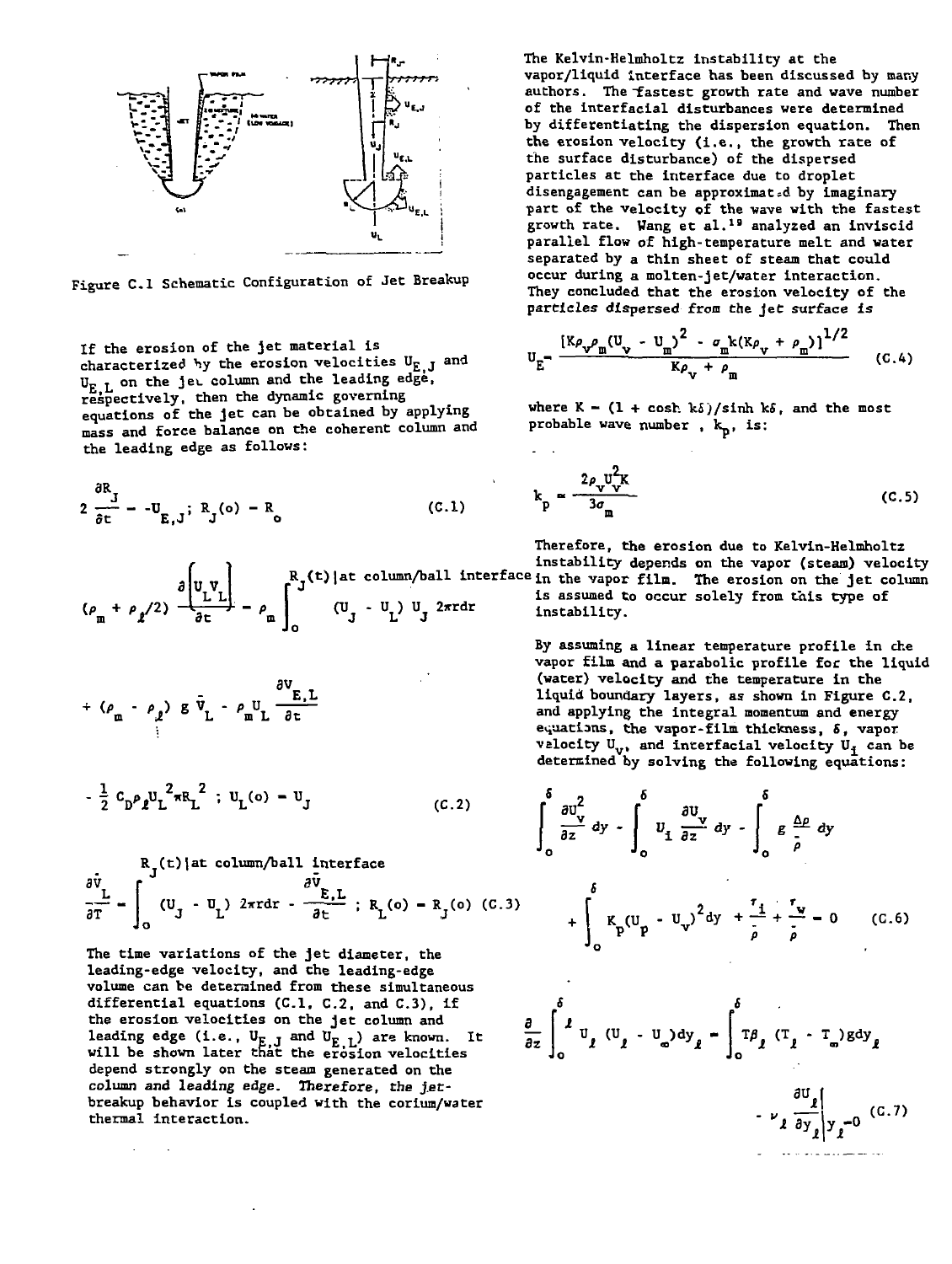$$
(q_R^* - k_v \frac{\partial T_v}{\partial y}) - (-k_f \frac{\partial T_f}{\partial y_1}) - \rho_v h_{fg} \left( \frac{\partial}{\partial z} \int_0^{\delta} U_v dy + \frac{U_{E, v}}{2} \right)
$$





**Figure C.2 Velocity and Temperature Profiles on Jet Column**

**In addition to the surface instability, aerodynamic stripping also accounts for the erosion on the leading edge. Assuming that the corium surface layer of the leading edge is constantly dragged by the enveloping fluid, i.e., steam, and departs from the main body at the tail edge due to an abrupt change in the pressure distribution, and assuming a velocity profile for the surface layer.**

$$
U_{m} = U_{m1} \exp\left(-\frac{y_{m}}{c_{m}/x}\right)
$$
 (C.9)

**The velocity and temperature profiles of vapor** and liquid adjacent to *\*i*ne leading edge are similar to those of the jet column except z is replaced by x and g is replaced by g sin $\theta$ , as **shown in Figure C.3. In addition to Equations C.6-C.8, two more equations are needed:**

$$
\frac{\partial}{\partial x} \int_{0}^{\infty} U_{\frac{\alpha}{m}}^{2} dy_{\frac{\alpha}{m}} - \nu_{\frac{\alpha}{m}} \frac{\partial U_{\frac{\alpha}{m}}}{\partial y_{\frac{\alpha}{m}}|_{y_{\frac{\alpha}{m}}=0}}
$$
 (C.10)

**and**

$$
\mu_{\underline{m}} \frac{\partial U_{\underline{m}}}{\partial y_{\underline{m}}} \bigg|_{y_{\underline{m}}=0} - \mu_{\underline{v}} \frac{\partial U_{\underline{v}}}{\partial y_{\underline{v}}} \bigg|_{y_{\underline{v}}=0}
$$
 (C.11)



**Figure C.3 Film Boiling and Erosion on Leading Edge**

**The erosion velocity (or the rate change of the volume) on the leading edge can be approximated by:**

$$
\frac{\partial \bar{v}_{E,L}}{\partial t} - \int_0^{R_L} 2\pi R_L u_m \bigg|_{\theta = \pi/2} dR_L =
$$

$$
2\pi U_{\text{m1 m}} C_{\text{m}} \frac{\pi R_{\text{L}}}{2} \left[ R_{\text{L}} \cdot C_{\text{m}} \frac{\pi R_{\text{L}}}{2} \right] \tag{C.12}
$$

**After the erosion velocities on the column and leading edge are calculated, the jet breakup behavior can be completely determined by solving Equations C.I, C.2, and C.3.**

## **Dispersed Particle Size Distribution**

**As described before, the diameter of the particles dispersed from the jet column surface due to Kelvin-Helmholtz instability is approximately by the wavelength of the most unstable wave. Thus,**

$$
D_p - \frac{1}{k_p} - \frac{3\sigma_m}{2\rho_v v_v^2}
$$
 (C.13)

**However, the particles dispersed from the tail of the leading edge nay shew quite a different size distribution since the erosion mechanism is completely different. Presumably, the draginduced energy Is lost at the tail in the form of the kinetic energy of dispersed particles and the formation of a new surface area. Then the particle size can be estimated by solving the following equation:**